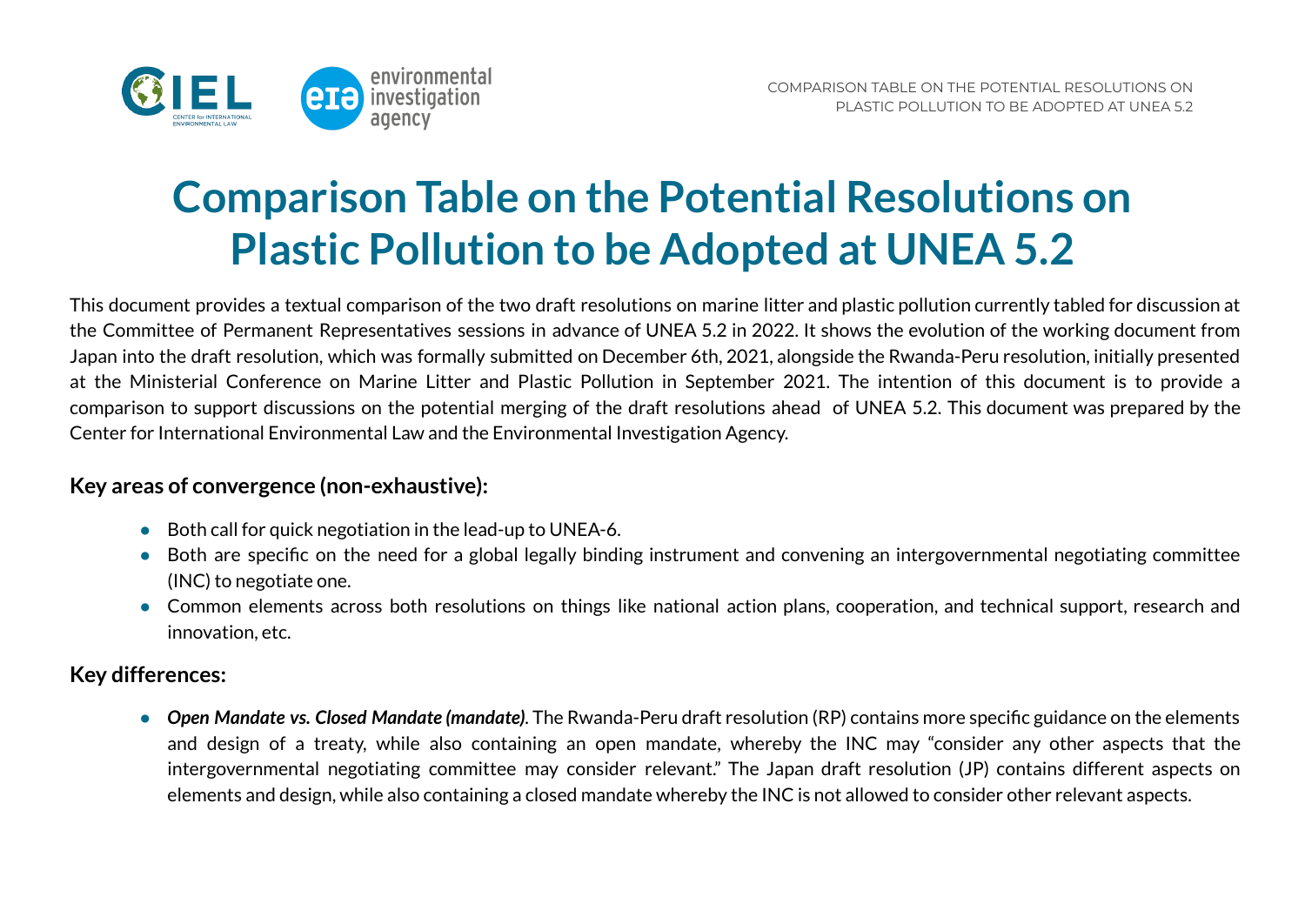

- *Plastic Pollution vs. Marine Plastic Pollution (scope)*. The RP seeks to address plastic pollution in all environments. The JP focuses on "marine plastic pollution."
- *Lifecycle Approach vs. Downstream Focus(scope)*. The RP resolution promotes a full lifecycle approach with interventions envisioned on production (upstream), product design (midstream), and waste management (downstream). The JP refers to the plastics "lifecycle" but includes more emphasis on downstream interventions, e.g., monitoring discharge in the marine environment, the goal of reducing *additional* marine plastic pollution by 2050, and national action plans that by their nature will predominantly contain measures on waste management. The JP does not include OP2(b) on sustainable production and OP2(c) on product design from the Rwanda-Peru resolution.
- *Strong Institutional Framework vs. Weak Institutional Framework (structure)*. The RP resolution requests consideration of key aspects related to the institutional framework, including a financial mechanism and scientific and socio-economic body to support the implementation of the treaty. This is not included in the JP.

## **Text color**:

**Bold in the drafts:** New wording added in the JP that is not in the RP.

Strikethrough: Deleted wording in the JP from the RP.

**Bold Redberry**: Added wording included in the JP that was not in the Japan Working Document.

Redberry: Added wording included in the JP that is already within the RP.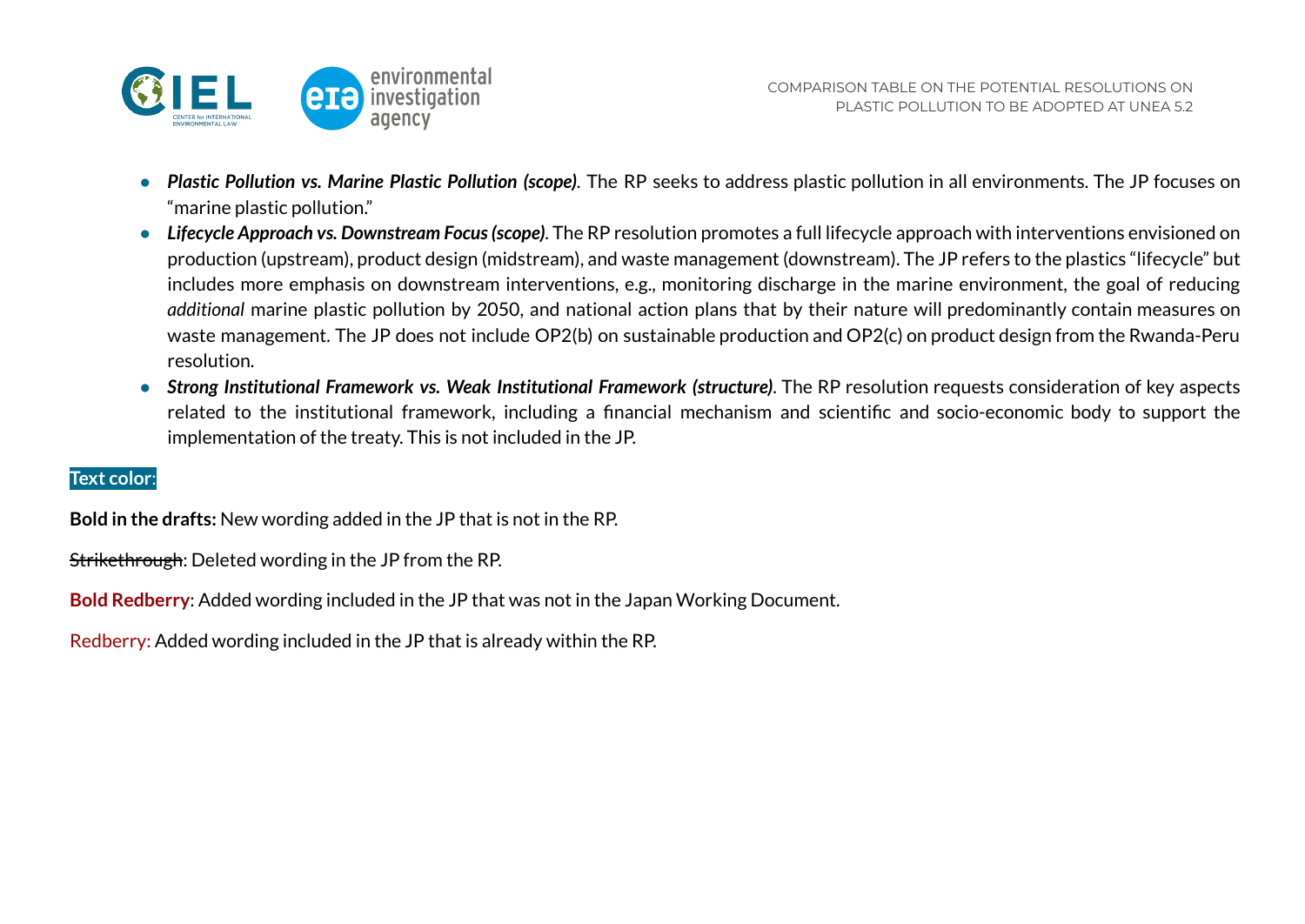

| <b>Rwanda/Peru Draft Resolution</b><br>(RP)<br>V. October 2021                                                                                                                                                                                                         | <b>Japan Working Document</b><br>V.23.10.2021                                                                                                                                                                                                                                                                                                                | <b>Japan Draft Resolution</b><br>(JP)<br>V.06.12.2021                                                                                                                                                                                                                                                                                                  | <b>Summary of differences</b>                                                                                                                                                                                                                                           |
|------------------------------------------------------------------------------------------------------------------------------------------------------------------------------------------------------------------------------------------------------------------------|--------------------------------------------------------------------------------------------------------------------------------------------------------------------------------------------------------------------------------------------------------------------------------------------------------------------------------------------------------------|--------------------------------------------------------------------------------------------------------------------------------------------------------------------------------------------------------------------------------------------------------------------------------------------------------------------------------------------------------|-------------------------------------------------------------------------------------------------------------------------------------------------------------------------------------------------------------------------------------------------------------------------|
| PP1 Notes with concern that the high<br>and rapidly increasing levels of plastic<br>pollution, including microplastics,<br>represent a serious environmental<br>problem at a global scale, negatively<br>impacting all three dimensions of<br>sustainable development, | PP1 Noting with concern that the high<br>and rapidly increasing levels of marine<br>plastic pollution, including<br>microplastics, which is of a<br>transboundary-nature, represent a<br>serious environmental problem at a<br>global scale, negatively impacting all<br>the environmental, social and<br>economic dimensions of sustainable<br>development, | PP1 Noting with concern that the high and<br>rapidly increasing levels of marine plastic<br>pollution, including microplastics, which is<br>of a transboundary-nature, represent a<br>serious environmental problem at a global<br>scale, negatively impacting all the<br>environmental, social and economic<br>dimensions of sustainable development, | RP references 'plastic pollution,<br>including microplastics', JP uses<br>'marine plastic pollution.'<br>JP highlights the transboundary<br>nature of the concern. RP does it too<br>but under PP4.<br>JP specifies the three dimensions of<br>sustainable development. |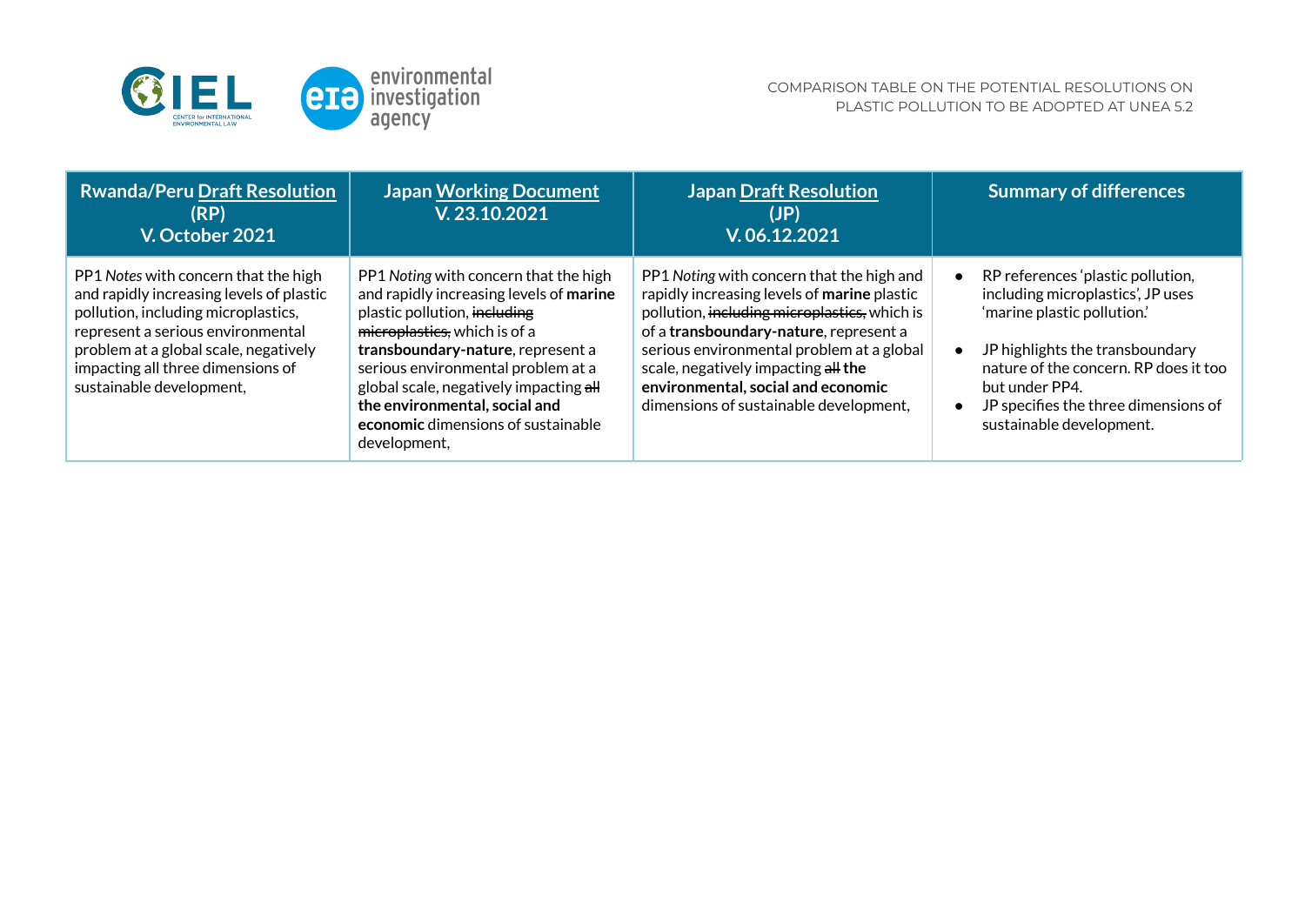

| <b>Rwanda/Peru Draft Resolution</b><br>(RP)<br>V. October 2021                                                                                                                                                                                                                                              | <b>Japan Working Document</b><br>V.23.10.2021                                                                                                                                                                                                                                                                                                                                                                                                                                                                                                                                                                                                                                                                                                                                                                              | <b>Japan Draft Resolution</b><br>(JP)<br>V.06.12.2021                                                                                                                                                                                                                                                                                                                                                                                                                                                                                                                                                                                                                                                                                                                                                                                                                 | <b>Summary of differences</b>                                                                                                                                                                                                                                                                                                                                                                                                                                                                                                                                                                                                                                                                                                                  |
|-------------------------------------------------------------------------------------------------------------------------------------------------------------------------------------------------------------------------------------------------------------------------------------------------------------|----------------------------------------------------------------------------------------------------------------------------------------------------------------------------------------------------------------------------------------------------------------------------------------------------------------------------------------------------------------------------------------------------------------------------------------------------------------------------------------------------------------------------------------------------------------------------------------------------------------------------------------------------------------------------------------------------------------------------------------------------------------------------------------------------------------------------|-----------------------------------------------------------------------------------------------------------------------------------------------------------------------------------------------------------------------------------------------------------------------------------------------------------------------------------------------------------------------------------------------------------------------------------------------------------------------------------------------------------------------------------------------------------------------------------------------------------------------------------------------------------------------------------------------------------------------------------------------------------------------------------------------------------------------------------------------------------------------|------------------------------------------------------------------------------------------------------------------------------------------------------------------------------------------------------------------------------------------------------------------------------------------------------------------------------------------------------------------------------------------------------------------------------------------------------------------------------------------------------------------------------------------------------------------------------------------------------------------------------------------------------------------------------------------------------------------------------------------------|
| PP2 Reaffirming United Nations General<br>Assembly resolution 70/1 of 25<br>September 2015, by which the United<br>Nations General Assembly adopted the<br>2030 Agenda for Sustainable<br>Development, and recalling Sustainable<br>Development Goal 14 and its target<br>14.1, and all interrelated goals, | PP2 Reaffirming United Nations General<br>Assembly resolution 70/1 of 25<br>September 2015, by which the United<br>Nations General Assembly adopted the<br>2030 Agenda for Sustainable<br><b>Development, and recalling Sustainable</b><br>Development Goal 14 and its target<br>14.1, and all interrelated goals,<br>PP2 Stressing the urgent need to<br>strengthen the science-policy<br>interface at all levels, improve<br>understanding of the global impact of<br>marine plastic pollution on the<br>environment, and promote effective<br>and progressive actions at the local,<br>regional and global level to prevent,<br>reduce and eventually eliminate the<br>discharge of plastic litter and<br>microplastics into the marine<br>environment while recognizing the<br>important role of plastics for society, | <b>PP2 Reaffirming United Nations General</b><br>Assembly resolution 70/1 of 25<br>September 2015, by which the United<br>Nations General Assembly adopted the<br>2030 Agenda for Sustainable<br>Development, and recalling Sustainable<br>Development Goal 14 and its target 14.1,<br>and all interrelated goals,<br>PP2 Stressing the urgent need to<br>strengthen the science-policy interface<br>at all levels, improve understanding of<br>the global impact of marine plastic<br>pollution on the environment, and<br>promote effective and progressive<br>actions at the local, regional and global<br>level to prevent, reduce and eventually<br>eliminate the discharge of plastic litter<br>and microplastics from both land-based<br>and sea-based sources into the marine<br>environment while recognizing the<br>important role of plastics for society, | RP makes the link with Sustainable<br>Developments Goals Agenda (SDG)<br>and anticipated targets of 14.1, this is<br>not included in JP.<br>JP highlights the urgency to<br>strengthen:<br>science -policy interface;<br>$\circ$<br>understanding of the impacts.<br>$\circ$<br>RP does not mention the<br>science-policy interface.<br>JP promotes multi level and<br>progressive actions to prevent,<br>reduce and eventually eliminate the<br>discharge from land-based and<br>sea-based sources.<br>JP makes reference to the positive<br>role of plastics for society.<br>RP uses the terminology of SDG 12<br>sustainable production and<br>consumption within the text, <sup>1</sup> JP<br>includes terminology aligned to SDG<br>14.1. |

<sup>1</sup> [https://unstats.un.org/sdgs/indicators/Global%20Indicator%20Framework%20after%202021%20refinement\\_Eng.pdf](https://unstats.un.org/sdgs/indicators/Global%20Indicator%20Framework%20after%202021%20refinement_Eng.pdf)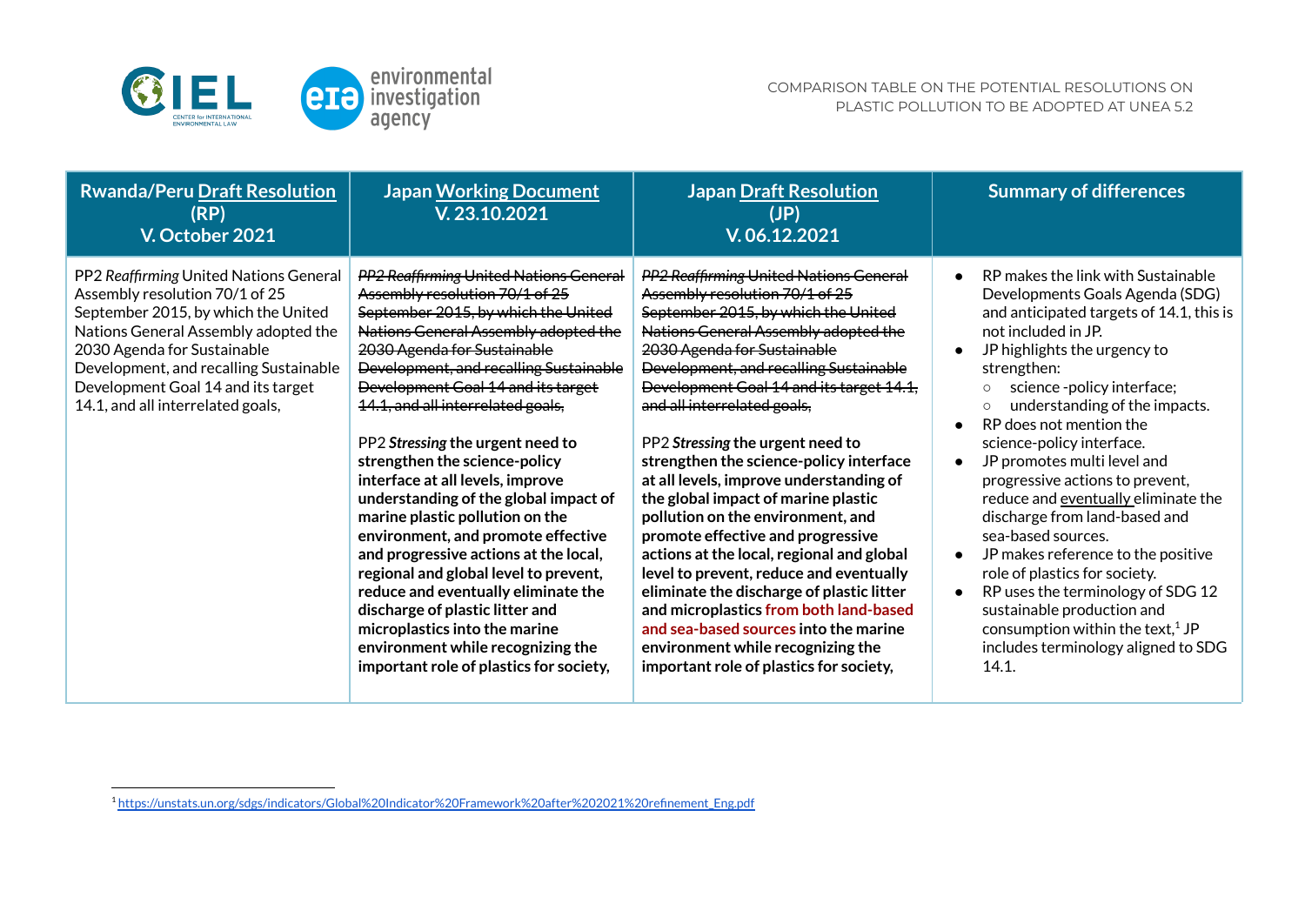

| <b>Rwanda/Peru Draft Resolution</b><br>(RP)<br>V. October 2021                                                                                                                                                                                                                                                                                                                                             | <b>Japan Working Document</b><br>V.23.10.2021                                                                                                                                                                                                                                                                                                                                                                                                                                                                                                                                                  | <b>Japan Draft Resolution</b><br>(JP)<br>V. 06.12.2021                                                                                                                                                                                                                                                                                                                                                                                                                                                                                                                                      | <b>Summary of differences</b>                                                                                                                                                                                                                                                                                                                                                                                                                                                                                                                                                                                                                                               |
|------------------------------------------------------------------------------------------------------------------------------------------------------------------------------------------------------------------------------------------------------------------------------------------------------------------------------------------------------------------------------------------------------------|------------------------------------------------------------------------------------------------------------------------------------------------------------------------------------------------------------------------------------------------------------------------------------------------------------------------------------------------------------------------------------------------------------------------------------------------------------------------------------------------------------------------------------------------------------------------------------------------|---------------------------------------------------------------------------------------------------------------------------------------------------------------------------------------------------------------------------------------------------------------------------------------------------------------------------------------------------------------------------------------------------------------------------------------------------------------------------------------------------------------------------------------------------------------------------------------------|-----------------------------------------------------------------------------------------------------------------------------------------------------------------------------------------------------------------------------------------------------------------------------------------------------------------------------------------------------------------------------------------------------------------------------------------------------------------------------------------------------------------------------------------------------------------------------------------------------------------------------------------------------------------------------|
| PP3 Recalling United Nations<br>Environment Assembly resolutions 1/6,<br>2/11, 3/7, 4/6, 4/7 and 4/9, and<br>reaffirms the importance of the<br>long-term elimination of discharge of<br>plastics, including microplastics, into<br>marine, terrestrial and freshwater<br>environments and of avoiding<br>detriment from plastic pollution to<br>ecosystems and the human activities<br>dependent on them, | PP3 Recalling United Nations<br>Environment Assembly resolutions 1/6,<br>2/11, 3/7, 4/6, 4/7 and 4/9 and<br>reaffirms the urgent need to<br>strengthen global coordination,<br>cooperation and governance to take<br>immediate actions towards the<br>long-term elimination of discharge of<br>marine plastic pollution., including<br>microplastics through a life-cycle<br>approach. including microplastics, into<br>marine, terrestrial and freshwater<br>environments and of avoiding<br>detriment from plastic pollution to<br>ecosystems and the human activities<br>dependent on them, | PP3 Recalling United Nations<br>Environment Assembly resolutions 1/6,<br>2/11, 3/7, 4/6, 4/7 and 4/9 and reaffirms<br>the urgent need to strengthen global<br>coordination, cooperation and<br>governance to take immediate actions<br>towards the long-term elimination of<br>discharge of marine plastic pollution.,<br>including microplastics through a<br>life-cycle approach. including<br>microplastics, into marine, terrestrial and<br>freshwater environments and of avoiding<br>detriment from plastic pollution to<br>ecosystems and the human activities<br>dependent on them, | JP does not include UNEA<br>resolutions 4/7 on "Environmentally<br>sound management of waste" and $\frac{4}{9}$<br>on "Addressing single-use plastic<br>products pollution" which are included<br>in RP.<br>JP reaffirms the urgent call for<br>immediate action to long-term<br>elimination.<br>JP includes elimination to marine<br>plastic pollution and makes reference<br>to life cycle. Removal of reference to<br>discharge into marine, terrestrial and<br>freshwater environments.<br>JP excludes microplastics in this PP<br>but includes it on JP/OP8c. JP/PP2<br>also includes microplastics, calling<br>for prevention, reduction and<br>eventual elimination. |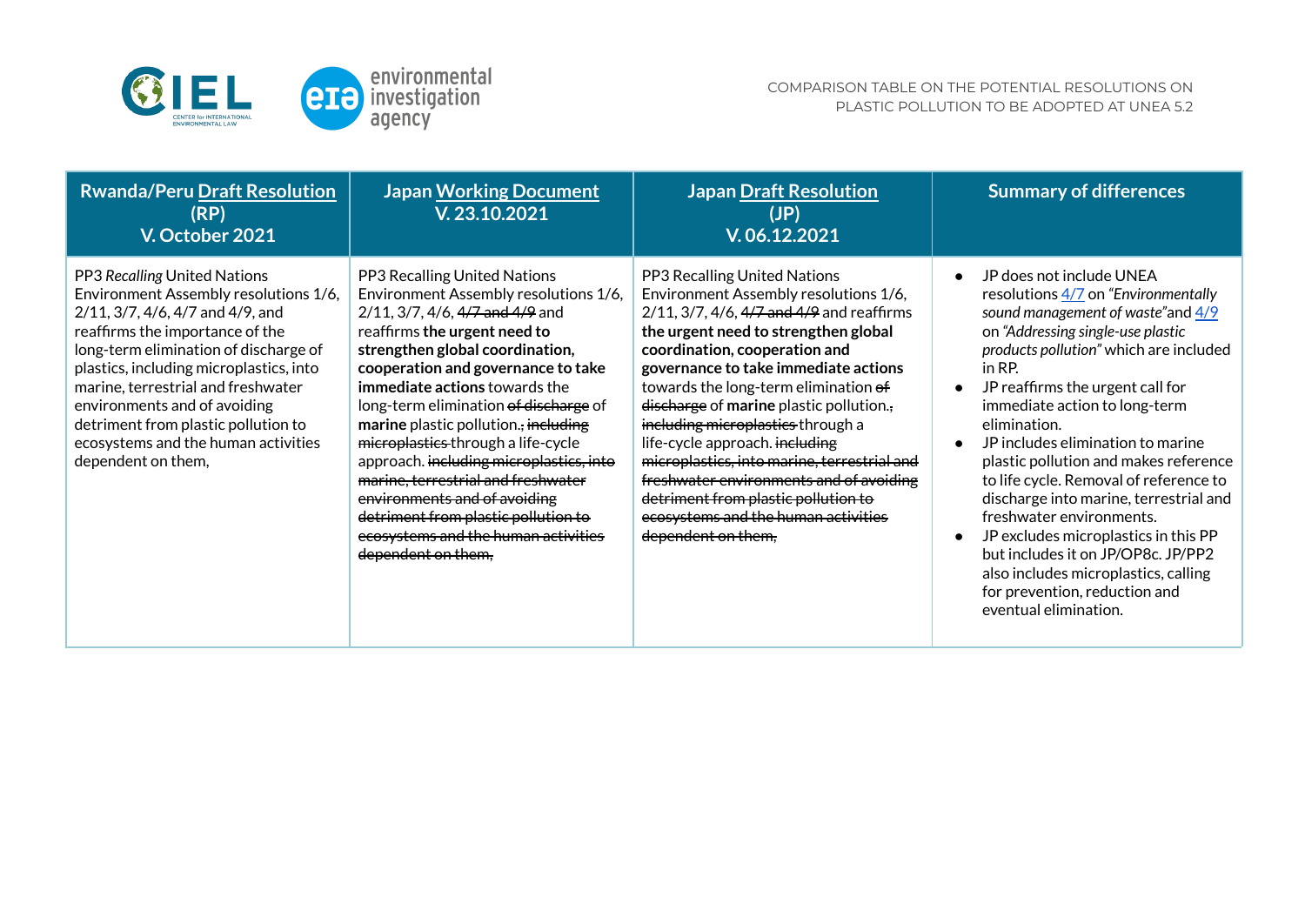

| <b>Rwanda/Peru Draft Resolution</b><br>(RP)<br>V. October 2021                                                                                                                                                                                                                                                                                                                                                                                                                                                                                                              | <b>Japan Working Document</b><br>V. 23.10.2021                                                                                                                                                                                                                                                                                                                                                                                                                                                                                                                                     | <b>Japan Draft Resolution</b><br>(JP)<br>V.06.12.2021                                                                                                                                                                                                                                                                                                                                                                                                                                                                                                                 | <b>Summary of differences</b>                                                                                                                                                                            |
|-----------------------------------------------------------------------------------------------------------------------------------------------------------------------------------------------------------------------------------------------------------------------------------------------------------------------------------------------------------------------------------------------------------------------------------------------------------------------------------------------------------------------------------------------------------------------------|------------------------------------------------------------------------------------------------------------------------------------------------------------------------------------------------------------------------------------------------------------------------------------------------------------------------------------------------------------------------------------------------------------------------------------------------------------------------------------------------------------------------------------------------------------------------------------|-----------------------------------------------------------------------------------------------------------------------------------------------------------------------------------------------------------------------------------------------------------------------------------------------------------------------------------------------------------------------------------------------------------------------------------------------------------------------------------------------------------------------------------------------------------------------|----------------------------------------------------------------------------------------------------------------------------------------------------------------------------------------------------------|
| PP4 Recognizing the inherent<br>transboundary nature of the issue of<br>plastic pollution and the need to tackle<br>it at its sources                                                                                                                                                                                                                                                                                                                                                                                                                                       | {Erased (PP4 RP) but included on PP1}<br>"PP1 Recognizing the inherent Noting<br>with concern that the high and rapidly<br>increasing levels of marine plastic<br>pollution, including microplastics,<br>which is of a transboundary-nature<br>()" <del>and the need to tackle it at its</del><br>sources                                                                                                                                                                                                                                                                          | {Erased (PP4 RP but included on PP1}<br>"PP1 Recognizing the inherent Noting with<br>concern that the high and rapidly<br>increasing levels of marine plastic<br>pollution, including microplastics, which is<br>of a transboundary-nature ()"and the<br>need to tackle it at its sources                                                                                                                                                                                                                                                                             | JP does not include the RP/PP1which<br>recognizes the nature and the need<br>of upstream measures.<br>JP Includes on JP/PP1 the<br>transboundary nature, by noting it<br>and rather than recognizing it. |
| PP5 Underlining that a more circular<br>economy, one of the current<br>sustainable economic models, in which<br>products and materials are designed so<br>that they can be reused,<br>remanufactured or recycled and<br>therefore maintained in the economy<br>for as long as possible along with the<br>resources they are made of, and the<br>generation of waste, especially<br>hazardous waste, is avoided or<br>minimised, and greenhouse gas<br>emissions are prevented and reduced,<br>can significantly contribute to<br>sustainable consumption and<br>production, | <b>PP5 Underlining that a more circular</b><br>economy, one of the current<br>sustainable economic models, in which<br>products and materials are designed so<br>that they can be reused.<br>remanufactured or recycled and<br>therefore maintained in the economy<br>for as long as possible along with the<br>resources they are made of, and the<br>generation of waste, especially<br>hazardous waste, is avoided or<br>minimised, and greenhouse gas<br>emissions are prevented and reduced,<br>can significantly contribute to<br>sustainable consumption and<br>production. | PP5 Underlining that a more circular<br>economy, one of the current sustainable<br>economic models, in which products and<br>materials are designed so that they can be<br>reused, remanufactured or recycled and<br>therefore maintained in the economy for<br>as long as possible along with the<br>resources they are made of, and the<br>generation of waste, especially hazardous<br>waste, is avoided or minimised, and<br>greenhouse gas emissions are prevented<br>and reduced, can significantly contribute<br>to sustainable consumption and<br>production, | JP does not include RP/PP5. It<br>highlights Circular Economy in<br>Paragraph PP7 and OP2. RP also<br>includes circular economy and a<br>definition of what this would involve.                          |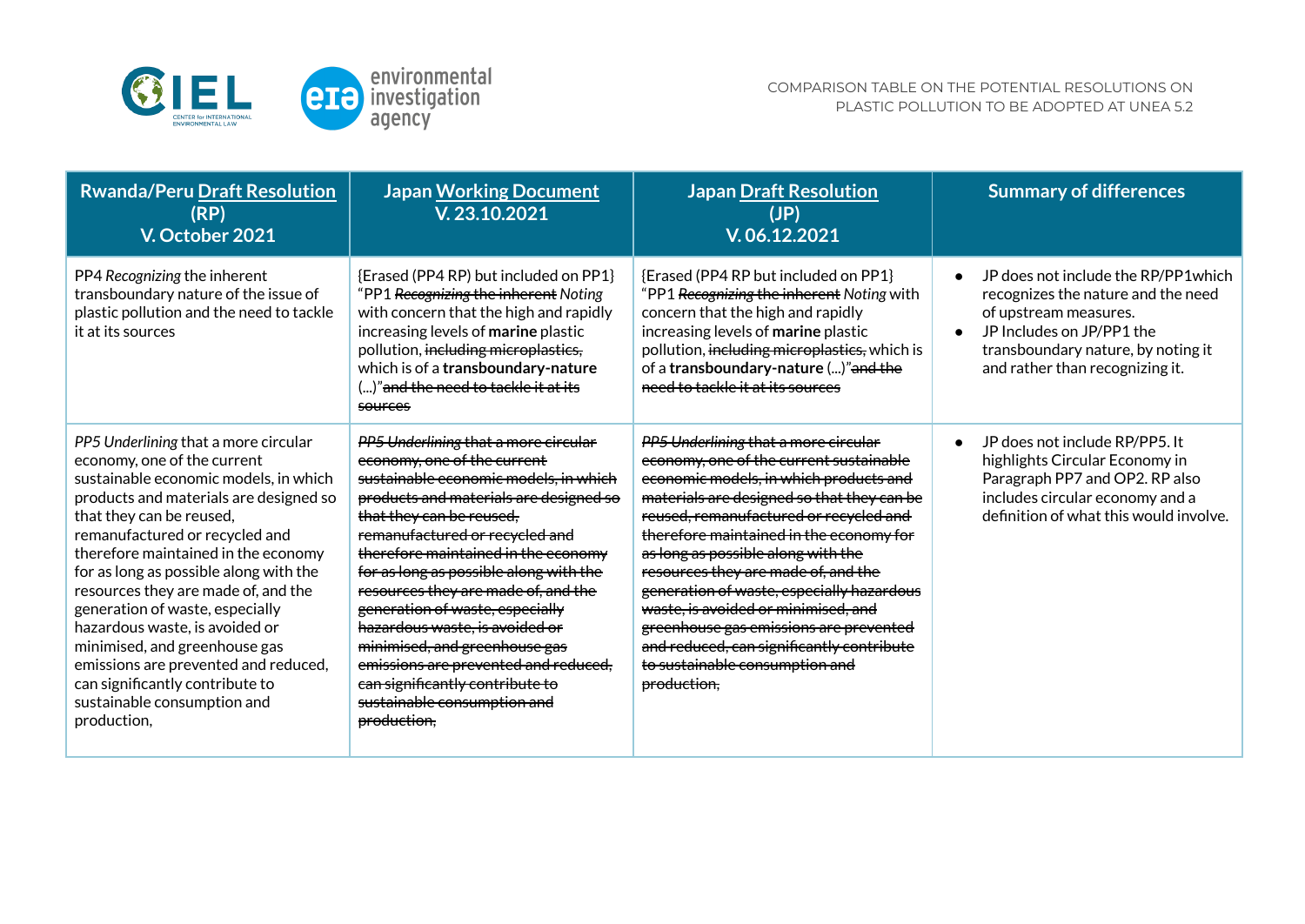

| <b>Rwanda/Peru Draft Resolution</b><br>(RP)<br>V. October 2021                                                                                                                                                                                                                                                                                                                                                                                                                                                                                                                                                                | <b>Japan Working Document</b><br>V.23.10.2021                                                                                                                                                                                                                                                                                                                                                                                                                                                                                                                                                                                                                                                                                                                                                                                                                  | <b>Japan Draft Resolution</b><br>(JP)<br>V. 06.12.2021                                                                                                                                                                                                                                                                                                                                                                                                                                                                                                                                                                                                                                                                                                                                                                                                      | <b>Summary of differences</b>                                                                                                                                                                                                                         |
|-------------------------------------------------------------------------------------------------------------------------------------------------------------------------------------------------------------------------------------------------------------------------------------------------------------------------------------------------------------------------------------------------------------------------------------------------------------------------------------------------------------------------------------------------------------------------------------------------------------------------------|----------------------------------------------------------------------------------------------------------------------------------------------------------------------------------------------------------------------------------------------------------------------------------------------------------------------------------------------------------------------------------------------------------------------------------------------------------------------------------------------------------------------------------------------------------------------------------------------------------------------------------------------------------------------------------------------------------------------------------------------------------------------------------------------------------------------------------------------------------------|-------------------------------------------------------------------------------------------------------------------------------------------------------------------------------------------------------------------------------------------------------------------------------------------------------------------------------------------------------------------------------------------------------------------------------------------------------------------------------------------------------------------------------------------------------------------------------------------------------------------------------------------------------------------------------------------------------------------------------------------------------------------------------------------------------------------------------------------------------------|-------------------------------------------------------------------------------------------------------------------------------------------------------------------------------------------------------------------------------------------------------|
| PP6 Noting with appreciation the<br>significant body of work conducted by<br>United Nations Environment<br>Programme, scientific and legal<br>advisory bodies, the Environment<br>Management Group and other actors<br>since the adoption of resolution 1/6 in<br>2014, and the intergovernmental work<br>and the Chair summary of the Ad Hoc<br>Open-Ended Expert Group on Marine<br>Litter and Microplastics, which reflects<br>all views expressed in its meetings,<br>presents options and sets out, as a basis<br>for actions, the elements and design of<br>potential response options to address<br>plastic pollution. | PP5 Noting with appreciation the<br>significant body of leading work<br>scientific and legal advisory bodies, the<br><b>Environment Management Group and</b><br>other actors since the adoption of<br>resolution 1/6 in 2014 of the Global<br>Partnership on Marine Litter and<br>actions to address tackle marine<br>plastic pollution supported and<br>implemented by United Nations<br>Environment Programme, and taking<br>into account and the<br>intergovernmental work the chair's<br>summary of the open-ended ad hoc<br>expert group on marine litter and<br>microplastics, which reflects all views<br>expressed in its meetings presents<br>potential options and sets out, as a<br>basis for actions, the elements and<br>design of potential response options to<br>address plastic pollution, for continued<br>work for consideration by UNEA 5. | PP5 Noting with appreciation the<br>significant body of leading work scientifie<br>and legal advisory bodies, the<br><b>Environment Management Group and</b><br>other actors since the adoption of<br>resolution 1/6 in 2014 of the Global<br>Partnership on Marine Litter and actions<br>to address tackle marine plastic pollution<br>supported and implemented by United<br>Nations Environment Programme, and<br>taking into account and the<br>intergovernmental work the chair's<br>summary of the open-ended ad hoc<br>expert group on marine litter and<br>microplastics, which reflects all views<br>expressed in its meetings presents<br>potential options and sets out, as a basis<br>for actions, the elements and design of<br>potential response options to address<br>plastic pollution, for continued work for<br>consideration by UNEA 5. | JP makes specific reference to the<br>GPML and gives it a role under<br>JP/OP7.<br>JP makes reference to the AHEG<br>chair's summary.<br>RP notes the work of UNEP and<br>AHEG, in addition to the<br>contribution of scientific and legal<br>bodies. |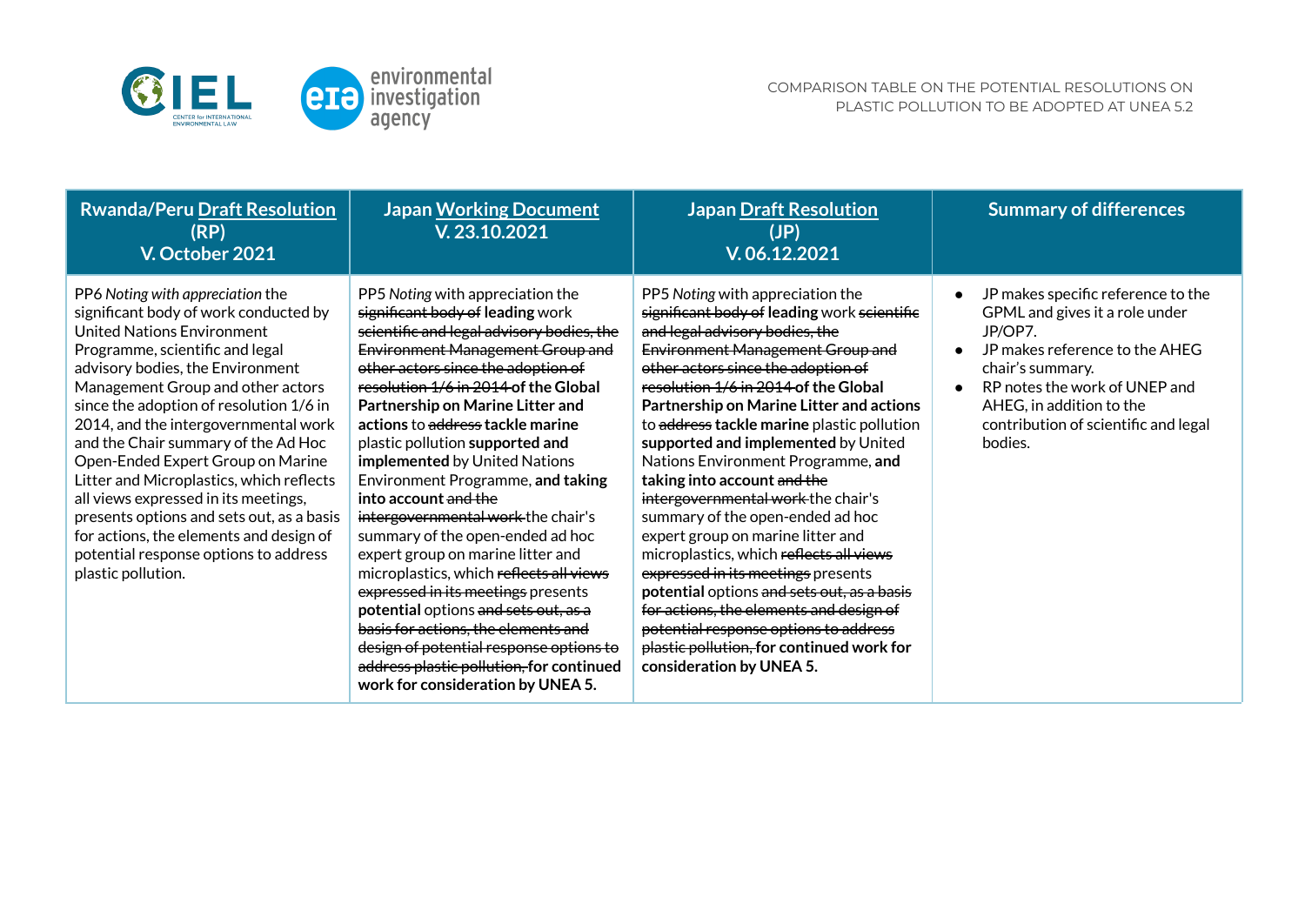

| <b>Rwanda/Peru Draft Resolution</b><br>(RP)<br>V. October 2021                                                                                                                                                                                                                                                                                                                                                                                                                                                                                                                                                                                                                                                             | <b>Japan Working Document</b><br>V. 23.10.2021                                                                                                                                                                                                                                                                                                                                                                                                                                                                                                                                                                                                                                                                                                                                                                                                                                                                                                     | <b>Japan Draft Resolution</b><br>(JP)<br>V.06.12.2021                                                                                                                                                                                                                                                                                                                                                                                                                                                                                                                                                                                                                                                                                                                                                                                                                                                                                                                                                                                   |           | <b>Summary of differences</b>                                                                                                                                                                                                                                                                                                                                                                                                                                                                                                                                                                                                      |
|----------------------------------------------------------------------------------------------------------------------------------------------------------------------------------------------------------------------------------------------------------------------------------------------------------------------------------------------------------------------------------------------------------------------------------------------------------------------------------------------------------------------------------------------------------------------------------------------------------------------------------------------------------------------------------------------------------------------------|----------------------------------------------------------------------------------------------------------------------------------------------------------------------------------------------------------------------------------------------------------------------------------------------------------------------------------------------------------------------------------------------------------------------------------------------------------------------------------------------------------------------------------------------------------------------------------------------------------------------------------------------------------------------------------------------------------------------------------------------------------------------------------------------------------------------------------------------------------------------------------------------------------------------------------------------------|-----------------------------------------------------------------------------------------------------------------------------------------------------------------------------------------------------------------------------------------------------------------------------------------------------------------------------------------------------------------------------------------------------------------------------------------------------------------------------------------------------------------------------------------------------------------------------------------------------------------------------------------------------------------------------------------------------------------------------------------------------------------------------------------------------------------------------------------------------------------------------------------------------------------------------------------------------------------------------------------------------------------------------------------|-----------|------------------------------------------------------------------------------------------------------------------------------------------------------------------------------------------------------------------------------------------------------------------------------------------------------------------------------------------------------------------------------------------------------------------------------------------------------------------------------------------------------------------------------------------------------------------------------------------------------------------------------------|
| PP7 Welcoming efforts made by<br>governments and international<br>organizations to minimize the negative<br>impact of plastic waste on the<br>environment, in particular through<br>national and regional action plans and<br>other initiatives, such as G7 and G20<br>initiatives like the action plans of 2015<br>and 2017 addressing marine litter,<br>Osaka Blue Ocean Vision, Ocean<br>Plastics Charter, the ASEAN<br>Framework of Action on Marine Debris<br>and the Bangkok Declaration on<br><b>Combating Marine Debris, APEC</b><br>Roadmap on Marine Debris and to<br>reduce plastic and microplastic<br>pollution, recognizing that they are<br>complementary to a coherent and<br>coordinated global response. | PP4 Welcoming efforts made by<br>governments and international<br>organizations to minimize the negative<br>impact of plastic waste on the marine<br>environment and to reduce marine<br>plastic pollution, in particular through<br>national and regional action plans and<br>other initiatives, such as G7 and G20<br>initiatives like including the action<br>plans of 2015 and 2017 addressing<br>marine litter, Osaka Blue Ocean Vision,<br><b>G20 Implementation Framework,</b><br>Ocean Plastics Charter, the ASEAN<br><b>Framework of Action on Marine Debris</b><br>and the Bangkok Declaration on<br><b>Combating Marine Debris, APEC</b><br>Roadmap on Marine Debris and to<br>reduce plastic and micro plastic<br>pollution and the outcome of the<br><b>Ministerial Conference on Marine</b><br>Litter and Plastic Pollution in 2021,<br>recognizing that they are<br>complementary to a coherent and<br>coordinated global response. | PP4 Welcoming efforts made by<br>governments and international<br>organizations to minimize the negative<br>impact of plastic waste on the marine<br>environment and to reduce marine plastic<br>pollution, in particular through national and<br>regional action plans and other initiatives,<br>such as G7 and G20 initiatives like including<br>the action plans of 2015 and 2017<br>addressing marine litter, Osaka Blue Ocean<br>Vision, G20 Implementation Framework,<br>Ocean Plastics Charter, the ASEAN<br>Framework of Action on Marine Debris and<br>the Bangkok Declaration on Combating<br>Marine Debris, APEC Roadmap on Marine<br>Debris and to reduce plastic and micro<br>plastic pollution, Basel Convention on the<br><b>Control of Transboundary Movements of</b><br><b>Hazardous Wastes and their Disposal and</b><br>the outcome of the Ministerial Conference<br>on Marine Litter and Plastic Pollution in<br>2021, recognizing that they are<br>complementary to a coherent and<br>coordinated global response. | $\bullet$ | JP and RP have similar listings, but JP<br>includes the Ministerial Statement<br>from the Ministerial Conference on<br>Marine Litter and Plastic Pollution,<br>which was adopted at the same time<br>as the RP resolution was presented in<br>September.<br>JP mentions Basel Convention here.<br>and not in the recalling listing of legal<br>framework relevant for the action of<br>RP/PP8 as this section was removed.<br>Neither resolution includes the IMO<br>Action Plan to Address Marine<br>Plastic Litter from Ships or related<br>regulations for sea-based sources of<br>plastic pollution, e.g MARPOL Annex<br>$V^2$ |

<sup>2</sup> [www.imo.org/en/MediaCentre/HotTopics/Pages/marinelitter-default.aspx](https://www.imo.org/en/MediaCentre/HotTopics/Pages/marinelitter-default.aspx)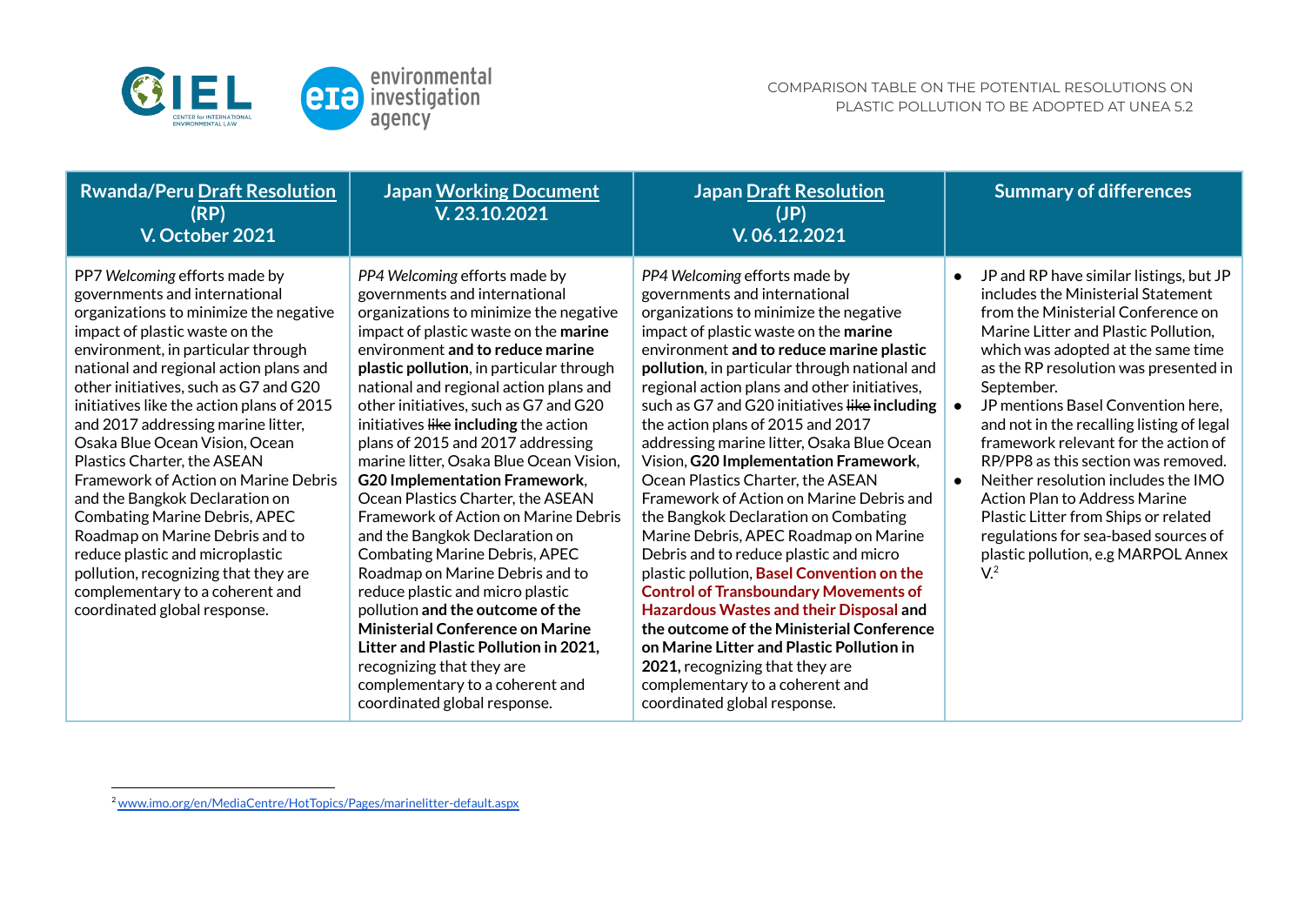

| Erased PP8 but partially included on<br>JP did not include the RP/PP8 listing<br>PP8: Reaffirming the importance of<br>Erased PP8 (RP) but partially included on<br>close cooperation and coherence as<br>PP3 and OP2.f<br>PP3, PP4 and OP2.f<br>but partially included on JP/PP3,<br>JP/PP4 and JP/OP2.f.<br>well as synergy among international<br>conventions and instruments to<br>"PP3 Recalling United Nations<br>"PP3 Recalling United Nations<br>Environment Assembly resolutions 1/6,<br>Environment Assembly resolutions 1/6,<br>prevent plastic pollution and avoid its<br>adverse effects on human health and<br>2/11, 3/7, 4/6, 4/7 and 4/9 and reaffirms<br>$2/11$ , $3/7$ , $4/6$ , $4/7$ and $4/9$ and<br>wellbeing and the environment,<br>reaffirms the importance of close the<br>the importance of close the urgent need<br>including the International Convention<br>urgent need to strengthen global<br>to strengthen global coordination,<br>for the Prevention of Pollution from<br>coordination, cooperation and<br>cooperation and coherence governance<br>Ships, Basel Convention on the Control<br>as well as synergy to take immediate<br>coherence governance as well as<br>of Transboundary Movements of<br>synergy to take immediate actions<br>actions towards the long-term<br>Hazardous Wastes and their Disposal,<br>towards the long-term elimination of<br>elimination of discharge of marine plastic<br>Stockholm Convention on Persistent<br>pollution. <del>, among international</del><br>discharge of marine plastic pollution.,<br>among international conventions and<br>conventions and instruments to prevent<br>Organic Pollutants, Rotterdam<br>plastic pollution and avoid its adverse<br>Convention on the Prior Informed<br>instruments to prevent plastic pollution<br>and avoid its adverse effects on human<br>effects on human health and wellbeing<br><b>Consent Procedure for certain</b><br>health and wellbeing and the<br>and the environment, including the<br><b>Hazardous Chemicals and Pesticides in</b><br>International Convention for the<br><b>International Trade, United Nations</b><br>environment, including the<br>International Convention for the<br>Prevention of Pollution from Ships,<br>Convention on the Law of the Sea,<br>Prevention of Pollution from Ships,<br>London Convention and Protocol,<br>(PP4)() Basel Convention on the Control<br><b>Basel Convention on the Control of</b><br>of Transboundary Movements of<br><b>Strategic Approach to International</b><br><b>Transboundary Movements of</b><br>Hazardous Wastes and their Disposal,()"<br>Chemicals Management, United<br>Hazardous Wastes and their Disposal,<br>Stockholm Convention on Persistent<br>Nations Framework Convention on<br><b>Stockholm Convention on Persistent</b><br>Organic Pollutants, Rotterdam<br>Climate Change, Convention on<br><b>Convention on the Prior Informed</b><br>Organic Pollutants, Rotterdam<br>Biological Diversity as well as among<br>Consent Procedure for certain Hazardous<br>Convention on the Prior Informed<br>international organizations, regional<br><b>Chemicals and Pesticides in International</b><br>Consent Procedure for certain<br>instruments and programs,<br>Trade. |  |
|-------------------------------------------------------------------------------------------------------------------------------------------------------------------------------------------------------------------------------------------------------------------------------------------------------------------------------------------------------------------------------------------------------------------------------------------------------------------------------------------------------------------------------------------------------------------------------------------------------------------------------------------------------------------------------------------------------------------------------------------------------------------------------------------------------------------------------------------------------------------------------------------------------------------------------------------------------------------------------------------------------------------------------------------------------------------------------------------------------------------------------------------------------------------------------------------------------------------------------------------------------------------------------------------------------------------------------------------------------------------------------------------------------------------------------------------------------------------------------------------------------------------------------------------------------------------------------------------------------------------------------------------------------------------------------------------------------------------------------------------------------------------------------------------------------------------------------------------------------------------------------------------------------------------------------------------------------------------------------------------------------------------------------------------------------------------------------------------------------------------------------------------------------------------------------------------------------------------------------------------------------------------------------------------------------------------------------------------------------------------------------------------------------------------------------------------------------------------------------------------------------------------------------------------------------------------------------------------------------------------------------------------------------------------------------------------------------------------------------------------------------------------------------------------------------------------------------------------------------------------------------------------------------------------------------------------------------------------------------------------------------------------------------------------------------------------------------------------------------------------------------------------------------------------------------------------------------------------------------------------------------------------------------------|--|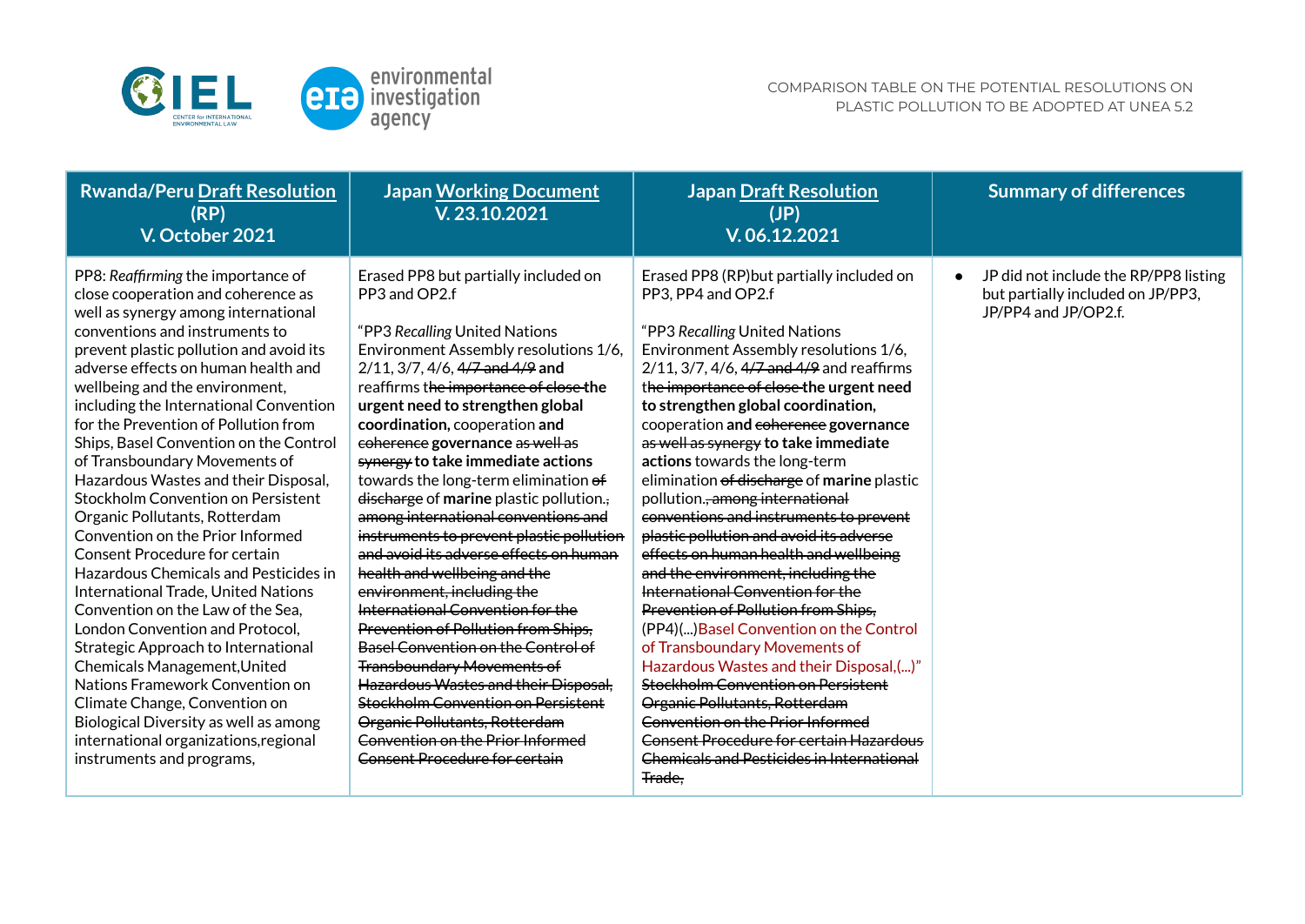

| <b>Rwanda/Peru Draft Resolution</b><br>(RP)<br>V. October 2021           | <b>Japan Working Document</b><br>V.23.10.2021                                                                                                                                                                                                                                                                                                                                                                                                                                                                                                                                                                                      | <b>Japan Draft Resolution</b><br>(JP)<br>V.06.12.2021                                                                                                                                                                                                                                                                                                                                                                                                                                                                                                            | <b>Summary of differences</b> |
|--------------------------------------------------------------------------|------------------------------------------------------------------------------------------------------------------------------------------------------------------------------------------------------------------------------------------------------------------------------------------------------------------------------------------------------------------------------------------------------------------------------------------------------------------------------------------------------------------------------------------------------------------------------------------------------------------------------------|------------------------------------------------------------------------------------------------------------------------------------------------------------------------------------------------------------------------------------------------------------------------------------------------------------------------------------------------------------------------------------------------------------------------------------------------------------------------------------------------------------------------------------------------------------------|-------------------------------|
| [continue PP8] non-governmental<br>organizations and the private sector. | <b>Hazardous Chemicals and Pesticides in</b><br>International Trade, United Nations<br>Convention on the Law of the Sea,<br>London Convention and Protocol,<br>Strategic Approach to International<br><b>Chemicals Management, United</b><br>Nations Framework Convention on<br>Climate Change, Convention on<br>Biological Diversity as well as"<br>"OP2.(f) To encourage action by all<br>stakeholders including among<br>international organizations,<br>non governmental organizations the<br>private sector and to promote<br>cooperation at the global, regional<br>instruments and programs, national<br>and local levels;" | United Nations Convention on the Law of<br>the Sea, London Convention and Protocol,<br>Strategic Approach to International<br><b>Chemicals Management, United Nations</b><br><b>Framework Convention on Climate</b><br>Change, Convention on Biological<br>Diversity as well as<br>"OP2.(f) To encourage action by all<br>stakeholders including among<br>international organizations,<br>non governmental organizations the<br>private sector and to promote<br>cooperation at the global, regional<br>instruments and programs, national and<br>local levels;" |                               |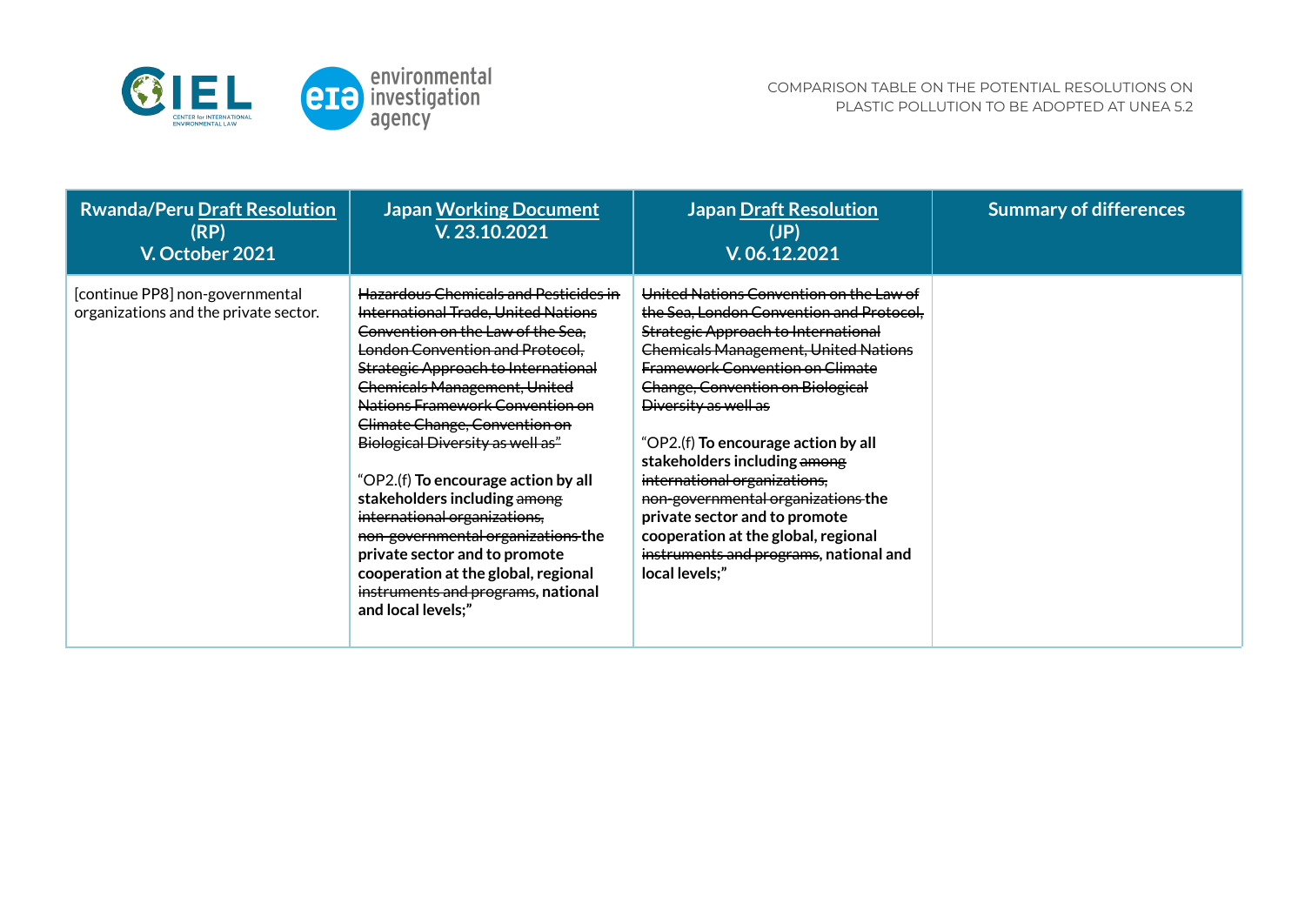

| <b>Rwanda/Peru Draft Resolution</b><br>(RP)<br>V. October 2021                                                                                                                                                                                                                                                                                                             | <b>Japan Working Document</b><br>V. 23.10.2021                                                                                                                                                                                                                                                                                                                                                                    | <b>Japan Draft Resolution</b><br>(JP)<br>V.06.12.2021                                                                                                                                                                                                                                                                                                                                                             | <b>Summary of differences</b>                                                                                                                                                                                                                                                                                                                                                                                                                                                                                                                                  |
|----------------------------------------------------------------------------------------------------------------------------------------------------------------------------------------------------------------------------------------------------------------------------------------------------------------------------------------------------------------------------|-------------------------------------------------------------------------------------------------------------------------------------------------------------------------------------------------------------------------------------------------------------------------------------------------------------------------------------------------------------------------------------------------------------------|-------------------------------------------------------------------------------------------------------------------------------------------------------------------------------------------------------------------------------------------------------------------------------------------------------------------------------------------------------------------------------------------------------------------|----------------------------------------------------------------------------------------------------------------------------------------------------------------------------------------------------------------------------------------------------------------------------------------------------------------------------------------------------------------------------------------------------------------------------------------------------------------------------------------------------------------------------------------------------------------|
| PP9 Underlining that further<br>international action is needed by<br>developing an international legally<br>binding instrument on plastic pollution,<br>taking a comprehensive approach to<br>prevent and reduce plastic pollution in<br>the environment, including<br>microplastics, by promoting a circular<br>economy and addressing the full<br>lifecycle of plastics, | PP7 Underlining that in order to reduce<br>additional marine plastic pollution to<br>zero by 2050, further international<br>action is needed by developing an<br>international legally binding instrument<br>on marine plastic pollution, taking a<br>comprehensive life-cycle approach by<br>and the promotion of resource<br>efficiency and circular economy, and<br>addressing the full lifecycle of plastics, | PP7 Underlining that in order to reduce<br>additional marine plastic pollution to<br>zero by 2050, further international action<br>is needed by developing an international<br>legally binding instrument on marine<br>plastic pollution, taking a comprehensive<br>life-cycle approach by and the promotion<br>of resource efficiency and circular<br>economy, and addressing the full lifecycle<br>of plastics, | JP includes as primary goal the<br>"reduction of additional marine<br>plastic pollution to zero by 2050"<br>which is aligned with the terminology<br>agreed within the Osaka Blue Vision.<br>The 2021 <u>IRP report</u> on Policy<br>options to eliminate additional<br>marine plastic litter suggest that the<br>potential legally binding agreement<br>present significant opportunities to"<br>build upon the growing consensus for<br>action developed through the<br>agreement and subsequent<br>international uptake of the Osaka Blue<br>Ocean Vision." |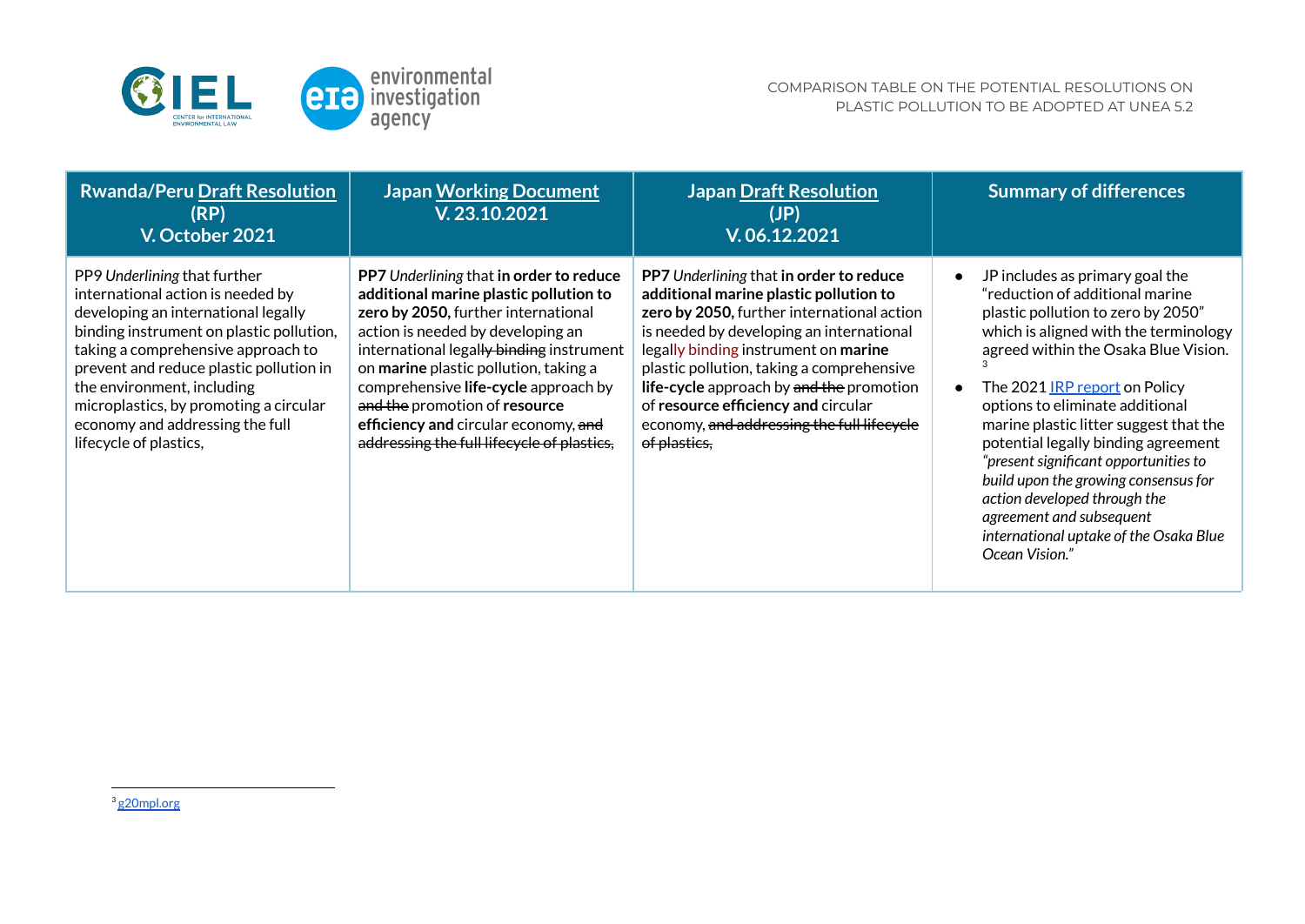

| <b>Rwanda/Peru Draft Resolution</b><br>(RP)<br>V. October 2021 | <b>Japan Working Document</b><br>V. 23.10.2021 | <b>Japan Draft Resolution</b><br>(JP)<br>V. 06.12.2021 | <b>Summary of differences</b>                                                                                                                                                                                                                                                                                                                                                                                                                                                                                                                                                                                                                                                                                                                                                                                                                                                                                                                                                                                                                                                                                    |
|----------------------------------------------------------------|------------------------------------------------|--------------------------------------------------------|------------------------------------------------------------------------------------------------------------------------------------------------------------------------------------------------------------------------------------------------------------------------------------------------------------------------------------------------------------------------------------------------------------------------------------------------------------------------------------------------------------------------------------------------------------------------------------------------------------------------------------------------------------------------------------------------------------------------------------------------------------------------------------------------------------------------------------------------------------------------------------------------------------------------------------------------------------------------------------------------------------------------------------------------------------------------------------------------------------------|
|                                                                |                                                |                                                        | JP includes 'resource efficiency'. 2021<br>IRP report defines it as: "In general terms,<br>resource efficiency describes the<br>overarching goals of decoupling $-$<br>increasing human well-being and economic<br>growth while lowering the amount of<br>resources required and negative<br>environmental impacts associated with<br>resource use. In other words, this means<br>doing better with less. In technical terms,<br>resource efficiency means achieving higher<br>outputs with lower inputs and can be<br>reflected by indicators such as resource<br>productivity (including GDP/resource<br>consumption). Ambitions to achieve a<br>resource-efficient economy therefore refer<br>to systems of production and consumption<br>that have been optimized with regard to<br>resource use. This includes strategies of<br>dematerialization (savings, reduction of<br>material and energy use) and<br>re-materialization (reuse, remanufacturing<br>and recycling) in a systems-wide approach<br>to a circular economy, as well as<br>infrastructure transitions within sustainable<br>urbanization." |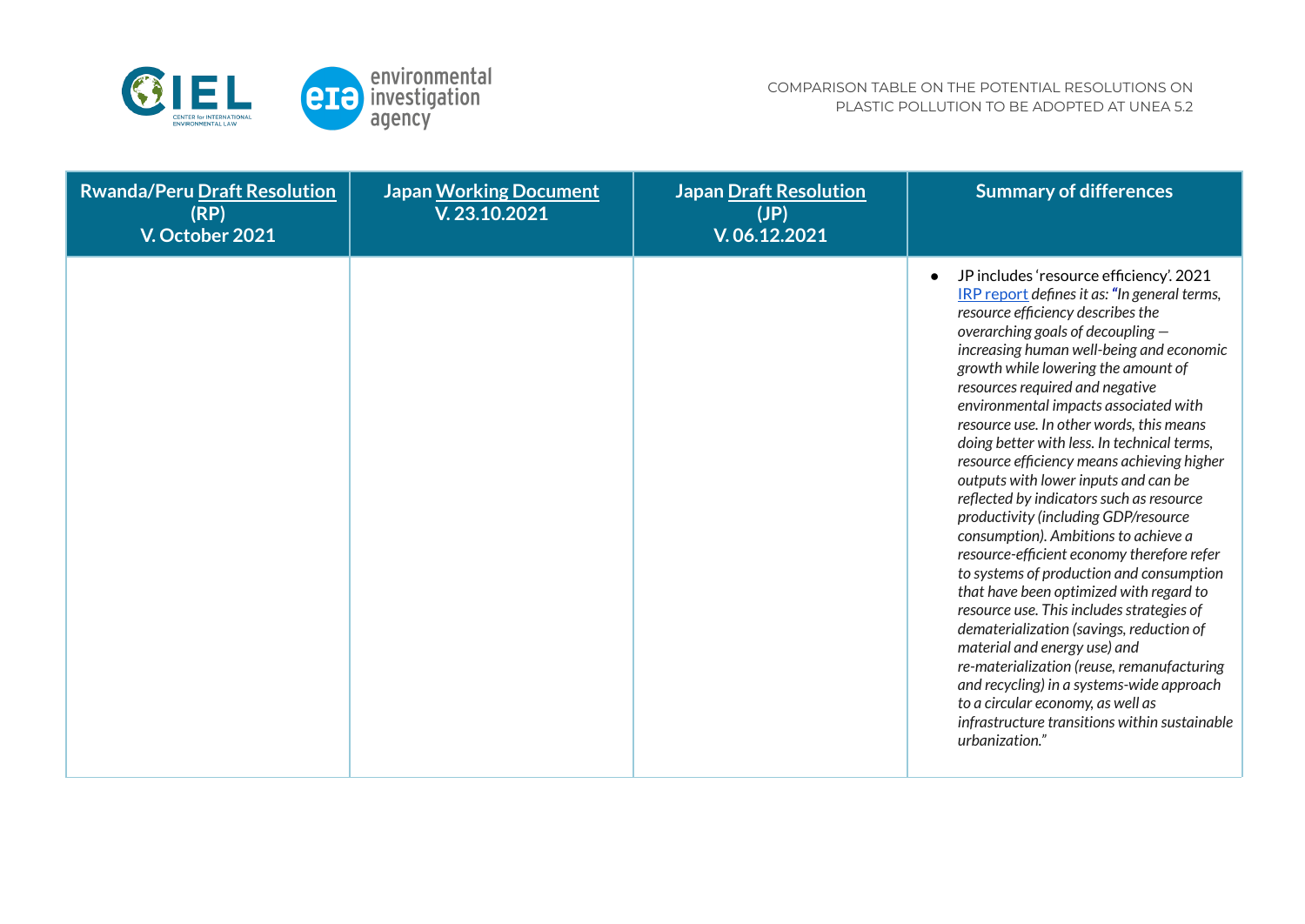

| Rwanda/Peru Draft Resolution<br>(RP)<br>V. October 2021                                                                                                                                                                                                                                        | <b>Japan Working Document</b><br>V.23.10.2021                                                                                                                                                                                                                                                                                                                                                                                                                                        | <b>Japan Draft Resolution</b><br>(JP)<br>V.06.12.2021                                                                                                                                                                                                                                                                                                                                                                                                                                   | <b>Summary of differences</b>                                                                                                                                                                                                                                                                                                       |
|------------------------------------------------------------------------------------------------------------------------------------------------------------------------------------------------------------------------------------------------------------------------------------------------|--------------------------------------------------------------------------------------------------------------------------------------------------------------------------------------------------------------------------------------------------------------------------------------------------------------------------------------------------------------------------------------------------------------------------------------------------------------------------------------|-----------------------------------------------------------------------------------------------------------------------------------------------------------------------------------------------------------------------------------------------------------------------------------------------------------------------------------------------------------------------------------------------------------------------------------------------------------------------------------------|-------------------------------------------------------------------------------------------------------------------------------------------------------------------------------------------------------------------------------------------------------------------------------------------------------------------------------------|
| PP10 Recognizing that member states<br>provide, within their capabilities,<br>resources in respect of those national<br>activities that are intended to<br>implement a new international legally<br>binding instrument in accordance with<br>their national policies, plans and<br>programmes, | PP6 Further recognizing that member<br>states provide within their capabilities,<br>each country is best positioned to<br>understand its own national<br>circumstances, resources in respect of<br>those national activities that are<br>intended to implement a new<br>international legally binding instrument<br>in accordance with their national policies,<br>plans and programmes, including its<br>stakeholder activities, related to<br>addressing marine plastic pollution, | PP6 Further recognizing that member<br>states provide within their<br>capabilities, each country is best<br>positioned to understand its own<br>national circumstances, resources in<br>respect of those national activities<br>that are intended to implement a new<br>international legally binding<br>instrument in accordance with their<br>national policies, plans and<br>programmes, including its stakeholder<br>activities, related to addressing<br>marine plastic pollution, | RP includes reference to respective<br>capabilities, (resource provision) to<br>support at the national level<br>implementation of the new<br>international legally binding<br>instrument.<br>JP provides detail on national<br>circumstance, specifically<br>stakeholder activities in the context<br>of marine plastic pollution. |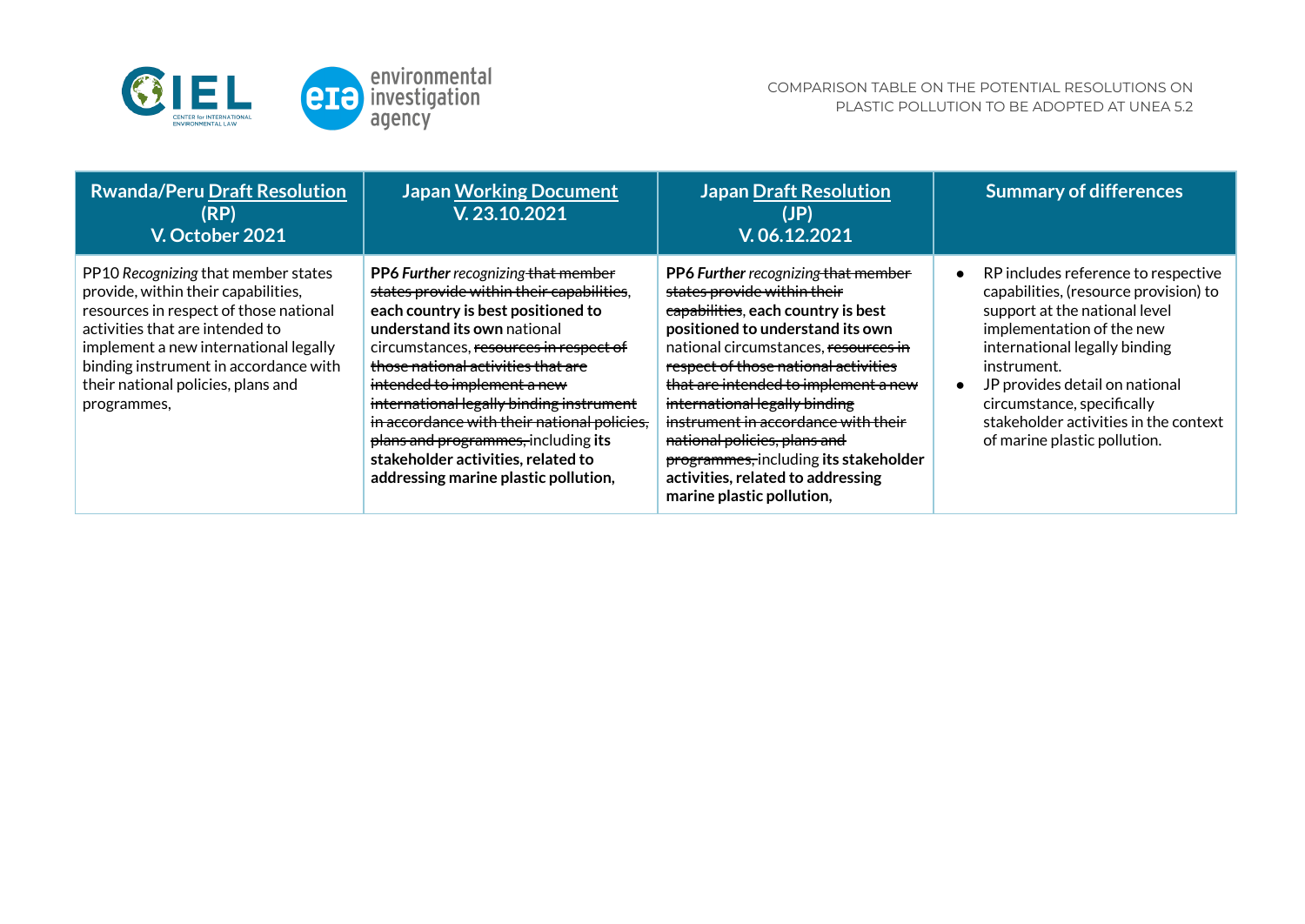

| <b>Rwanda/Peru Draft Resolution</b><br>(RP)<br>V. October 2021                                                                                                                                                                                                                     | <b>Japan Working Document</b><br>V.23.10.2021                                                                                                                                                                                                                                                                                                                                                                                                                                                                                                                                                                                                                                                                                                                                                                                                                          | <b>Japan Draft Resolution</b><br>(JP)<br>V.06.12.2021                                                                                                                                                                                                                                                                                                                                                                                                                                                                                                                                                                                                                                                                                                                                                                                                                                                                                         | <b>Summary of differences</b>                                                                                                                                                                                                                                                                                                                                                                                                                                                                                                                                                                                                                                                                                                                                                                                              |
|------------------------------------------------------------------------------------------------------------------------------------------------------------------------------------------------------------------------------------------------------------------------------------|------------------------------------------------------------------------------------------------------------------------------------------------------------------------------------------------------------------------------------------------------------------------------------------------------------------------------------------------------------------------------------------------------------------------------------------------------------------------------------------------------------------------------------------------------------------------------------------------------------------------------------------------------------------------------------------------------------------------------------------------------------------------------------------------------------------------------------------------------------------------|-----------------------------------------------------------------------------------------------------------------------------------------------------------------------------------------------------------------------------------------------------------------------------------------------------------------------------------------------------------------------------------------------------------------------------------------------------------------------------------------------------------------------------------------------------------------------------------------------------------------------------------------------------------------------------------------------------------------------------------------------------------------------------------------------------------------------------------------------------------------------------------------------------------------------------------------------|----------------------------------------------------------------------------------------------------------------------------------------------------------------------------------------------------------------------------------------------------------------------------------------------------------------------------------------------------------------------------------------------------------------------------------------------------------------------------------------------------------------------------------------------------------------------------------------------------------------------------------------------------------------------------------------------------------------------------------------------------------------------------------------------------------------------------|
| PP11 Acknowledging that some legal<br>obligations arising out of a new<br>international legally binding instrument<br>will require financial and technical<br>assistance and include technology<br>transfer to developing countries and<br>countries with economies in transition, | {Erased (R/P PP11 but partially included<br>on OP2g and OP8}<br>Acknowledging that some legal obligations<br>arising out of a new international legally<br>binding instrument will require To<br>specify financial and technical assistance<br>arrangements including capacity building<br>to support implementation;<br>OP8: Requests the Executive Director of<br>the United Nations Environment<br>Programme to continue to support and<br>advance the work of the Global<br>Partnership on Marine Litter and its<br>multi-stakeholder platform, while<br>strengthening scientific and<br>technological knowledge with regard to<br>marine plastic pollution through the<br>following activities: () (b) Matching of<br>technology transfer<br>financial/technological seeds and needs<br>to support developing countries with<br>economies in transition, in need; | {Erased (R/P PP11 but partially<br>included on OP2g and OP7}<br>OP2(g) Acknowledging that some legal<br>obligations arising out of a new<br>international legally binding To<br>specify financial and technical<br>arrangements for capacity as well as<br>technology transfer assistance,<br>building and technical and financial<br>assistance, to developing countries<br>most in need;<br><b>OP7: Requests the Executive</b><br>Director to continue to support and<br>advance the ongoing work of the<br><b>Global Partnership on Marine Litter</b><br>and its multi-stakeholder platform,<br>while strengthening scientific and<br>technological knowledge with regard<br>to marine plastic pollution, inter alia,<br>on methodologies for monitoring,<br>and sharing available scientific and<br>other relevant data and information;<br>8 (b) Matching of<br>financial/technological seeds and<br>needs to support countries in need; | JP does not include:<br>$\bullet$<br>Acknowledgement of future<br>$\circ$<br>obligations as consequences of<br>the new legal agreement in this<br>section, though it is partly<br>addressed in JP/OP2g:<br>Mention of technology transfer.<br>$\circ$<br>Countries with economies in<br>$\Omega$<br>transitions as potential targets<br>of the financial and technical<br>arrangements.<br>RP includes developing and<br>$\bullet$<br>economies in transition countries<br>(EIT). EIT are according to the<br>World Bank "Countries moving from<br>centrally-planned to market-oriented<br>economies. These countries - which<br>include China, Mongolia, Vietnam,<br>former republics of the Soviet Union,<br>and the countries of Central and<br>Eastern Europe - contain about<br>one-third of the world's population." |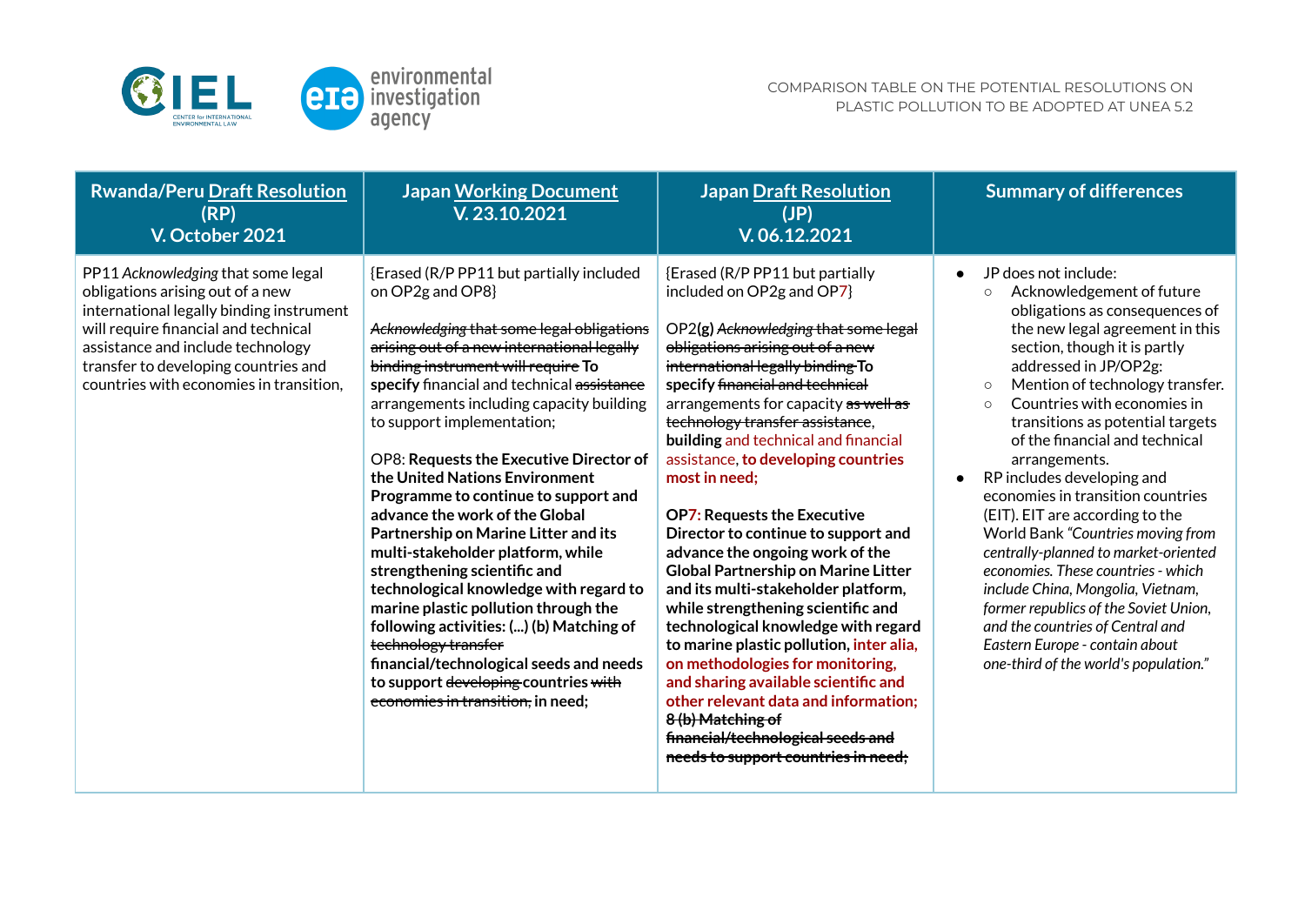

| <b>Rwanda/Peru Draft Resolution</b><br>(RP)<br>V. October 2021                                                                                                                                                                                                                                                                                                                                        | <b>Japan Working Document</b><br>V.23.10.2021                                                                                                                                                                                                                                                                                                                                                                | <b>Japan Draft Resolution</b><br>(JP)<br>V.06.12.2021                                                                                                                                                                                                                                                                                                                                                               | <b>Summary of differences</b>                                                                                                                                                                          |
|-------------------------------------------------------------------------------------------------------------------------------------------------------------------------------------------------------------------------------------------------------------------------------------------------------------------------------------------------------------------------------------------------------|--------------------------------------------------------------------------------------------------------------------------------------------------------------------------------------------------------------------------------------------------------------------------------------------------------------------------------------------------------------------------------------------------------------|---------------------------------------------------------------------------------------------------------------------------------------------------------------------------------------------------------------------------------------------------------------------------------------------------------------------------------------------------------------------------------------------------------------------|--------------------------------------------------------------------------------------------------------------------------------------------------------------------------------------------------------|
| OP1 Requests the Executive Director to<br>convene an intergovernmental<br>negotiating committee under the<br>auspices of the United Nations<br>Environment Assembly with the<br>mandate to prepare an international<br>legally binding instrument to address<br>plastic pollution, commencing its work<br>in 2022 with the goal of completing by<br>the sixth session of the Environment<br>Assembly; | OP1 Requests the Executive Director to<br>convene an intergovernmental<br>negotiating committee under the<br>auspices of the United Nations<br>Environment Assembly with the mandate<br>to prepare an international legally<br>binding instrument to address marine<br>plastic pollution, commencing its work in<br>2022 with the goal of completing by the<br>sixth session of the Environment<br>Assembly; | OP1 Requests the Executive Director<br>to convene an intergovernmental<br>negotiating committee under the<br>auspices of the United Nations<br>Environment Assembly with the<br>mandate to prepare an international<br>legally binding instrument to address<br>marine plastic pollution, commencing<br>its work in 2022 with the goal of<br>completing by the sixth session of the<br><b>Environment Assembly:</b> | Same intention and goal appears in<br>both resolutions, namely a quick<br>timeframe to negotiate by UNEA-6.<br>RP makes reference to 'plastic<br>pollution', JP includes 'marine plastic<br>pollution. |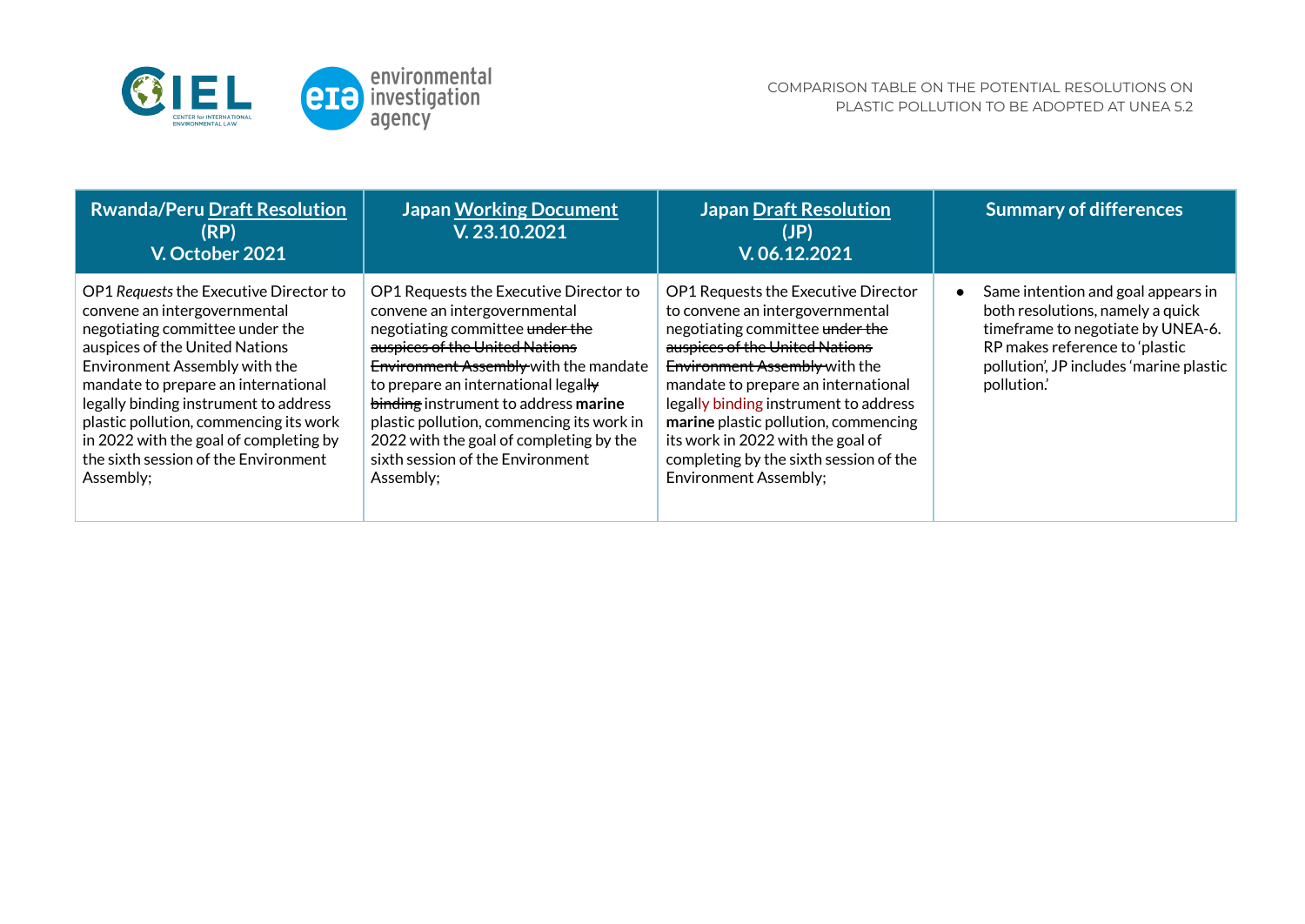

| <b>Rwanda/Peru Draft Resolution</b><br>(RP)<br>V. October 2021                                                                                                                                                                                                                                                                                                                                                                                                           | <b>Japan Working Document</b><br>V.23.10.2021                                                                                                                                                                                                                                                                                                                                                                                                                                                                             | <b>Japan Draft Resolution</b><br>(JP)<br>V.06.12.2021                                                                                                                                                                                                                                                                                                                                                                                                                                                                           | <b>Summary of differences</b>                                                                                                                                                                                                                                                                                                                                                                                                                                                                                         |
|--------------------------------------------------------------------------------------------------------------------------------------------------------------------------------------------------------------------------------------------------------------------------------------------------------------------------------------------------------------------------------------------------------------------------------------------------------------------------|---------------------------------------------------------------------------------------------------------------------------------------------------------------------------------------------------------------------------------------------------------------------------------------------------------------------------------------------------------------------------------------------------------------------------------------------------------------------------------------------------------------------------|---------------------------------------------------------------------------------------------------------------------------------------------------------------------------------------------------------------------------------------------------------------------------------------------------------------------------------------------------------------------------------------------------------------------------------------------------------------------------------------------------------------------------------|-----------------------------------------------------------------------------------------------------------------------------------------------------------------------------------------------------------------------------------------------------------------------------------------------------------------------------------------------------------------------------------------------------------------------------------------------------------------------------------------------------------------------|
| OP2. Agrees that the intergovernmental<br>negotiating committee is to develop an<br>international legally binding agreement<br>based on a comprehensive approach to<br>prevent and reduce plastic pollution in<br>the environment, including<br>microplastics, by promoting a circular<br>economy and addressing the full<br>lifecycle of plastics from production,<br>consumption and design to waste<br>prevention, management and<br>treatment, including provisions: | OP2. Agrees Decides that the<br>intergovernmental negotiating<br>committee is to develop an international<br>legally binding instrument based on<br>comprehensive approach to prevent and<br>reduce address marine plastic pollution<br>in the environment, including<br>microplastics, covering addressing the<br>full whole life cycle from production,<br>consumption and design to waste<br>prevention, management and treatment,<br>and promoting resource efficiency and<br>circular economy, including provisions: | OP2. Agrees Decides that the<br>intergovernmental negotiating<br>committee is to develop an<br>international legally binding<br>instrument based on comprehensive<br>approach to prevent and reduce<br>address marine plastic pollution in the<br>environment, including microplastics,<br>covering addressing the full whole life<br>cycle from production, consumption<br>and design to waste prevention,<br>management and treatment, and<br>promoting resource efficiency and<br>circular economy, including<br>provisions: | RP uses "plastic pollution", JP uses<br>"marine plastic pollution'. RP<br>includes reference to 'microplastics.'<br>RP includes specifics on methods to<br>achieve prevention, e.g. with<br>approaches across a full lifecycle.<br>JP uses different words such as<br>"address" instead of "prevent and<br>reduce."<br>JP includes less information on life<br>cycle stages but mentions "whole<br>life cycle."<br>JP includes mention of the<br>promotion of resource efficiency<br>along with the circular economy. |
| 2(a) To specify the objectives of the<br>instrument and establish as necessary<br>targets, definitions, methodologies,<br>formats, and obligations;                                                                                                                                                                                                                                                                                                                      | $2(a)$ To specify set the a common<br>objectives of the instrument and<br>establish as necessary targets,<br>definitions, methodologies, formats, and<br>obligations to reduce marine plastic<br>pollution;                                                                                                                                                                                                                                                                                                               | $2(a)$ To specify set the a common<br>objectives of the instrument and<br>establish as necessary targets.<br>definitions, methodologies, formats,<br>and obligations to reduce marine<br>plastic pollution;                                                                                                                                                                                                                                                                                                                     |                                                                                                                                                                                                                                                                                                                                                                                                                                                                                                                       |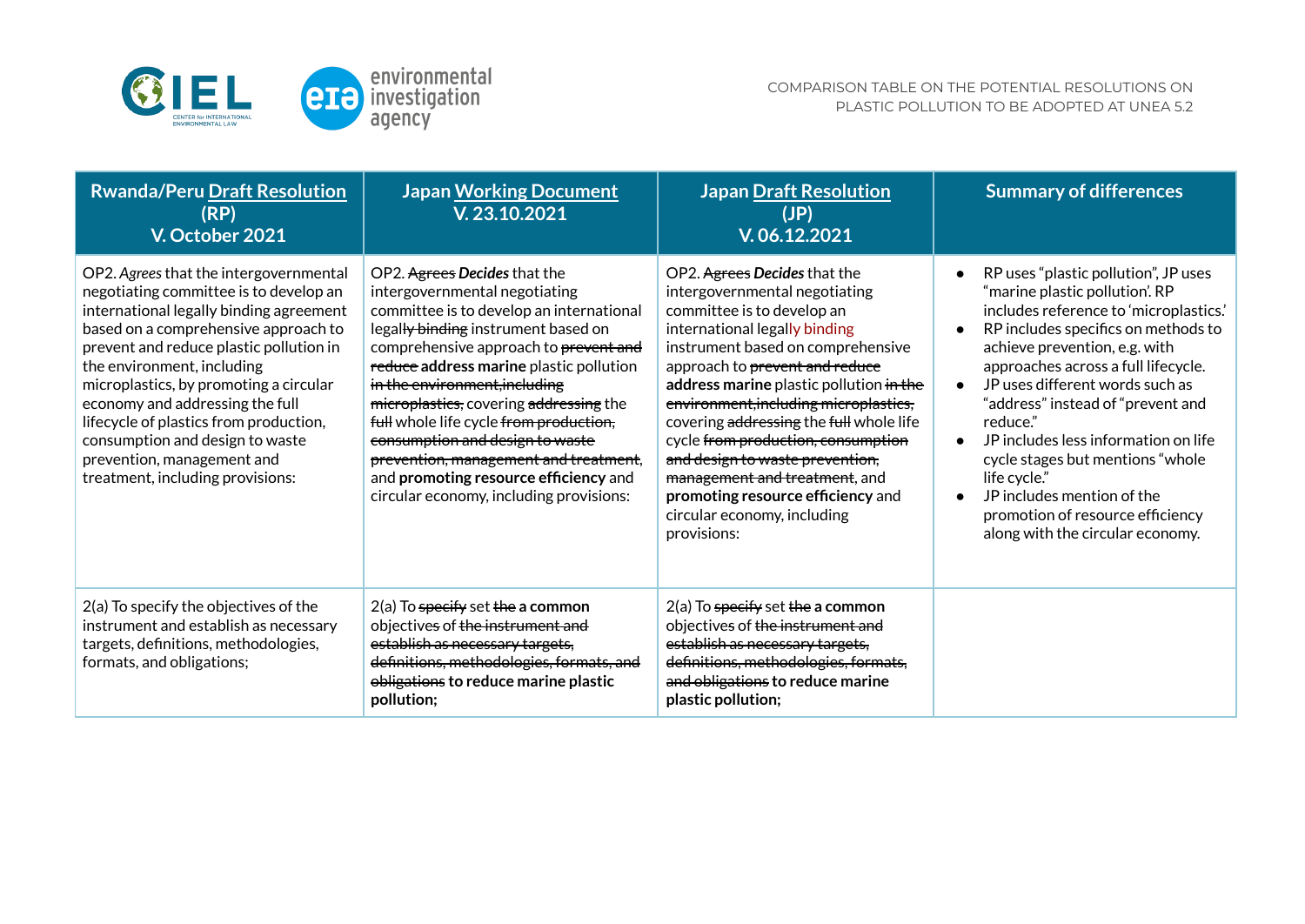

| <b>Rwanda/Peru Draft Resolution</b><br>(RP)<br>V. October 2021                                                                                                                                                                                                                | <b>Japan Working Document</b><br>V.23.10.2021                                                                                                                                                                                                                                                                                                                                  | <b>Japan Draft Resolution</b><br>(JP)<br>V.06.12.2021                                                                                                                                                                                                                                                                                                                          | <b>Summary of differences</b>                                                                                                                                                                                                                         |
|-------------------------------------------------------------------------------------------------------------------------------------------------------------------------------------------------------------------------------------------------------------------------------|--------------------------------------------------------------------------------------------------------------------------------------------------------------------------------------------------------------------------------------------------------------------------------------------------------------------------------------------------------------------------------|--------------------------------------------------------------------------------------------------------------------------------------------------------------------------------------------------------------------------------------------------------------------------------------------------------------------------------------------------------------------------------|-------------------------------------------------------------------------------------------------------------------------------------------------------------------------------------------------------------------------------------------------------|
| 2(b) To achieve sustainable production<br>and consumption of plastics, including<br>the uptake of secondary and alternative<br>raw materials                                                                                                                                  | 2(b) To achieve sustainable production<br>and consumption of plastics, including<br>the uptake of secondary and alternative<br>raw materials                                                                                                                                                                                                                                   | 2(b) To achieve sustainable production<br>and consumption of plastics, including<br>the uptake of secondary and<br>alternative raw materials                                                                                                                                                                                                                                   | JP mentions lifecycle but does not<br>include RP/OP2b that mention<br>sustainable production and<br>consumption and address product<br>design.<br>RP mentions alternative materials<br>but does not refer to substitutes.                             |
| 2(c) To address product design and use,<br>including compounds, additives and<br>harmful substances as well as<br>intentionally added microplastics;                                                                                                                          | 2(c) To address product design and use,<br>including compounds, additives and<br>harmful substances as well as<br>intentionally added microplastics;                                                                                                                                                                                                                           | 2(c) To address product design and<br>use, including compounds, additives<br>and harmful substances as well as<br>intentionally added microplastics;                                                                                                                                                                                                                           | JP does not include RP/OP2c that<br>makes reference to product design,<br>additives, compounds and other<br>substances, as well as primary<br>microplastics.                                                                                          |
| 2(d) To promote national action plans to<br>prevent, reduce and remediate plastic<br>pollution, tailored to local and national<br>circumstances and the characteristics of<br>specific sectors, and to support regional<br>and international cooperation and<br>coordination; | 2(b) To-promote develop and report<br>national action plans to prevent, reduce<br>and remediate plastic pollution,<br>contribute to the common objective,<br>tailored to taking into account the<br>respective local and national<br>circumstances; and the characteristics of<br>specific sectors nd to support regional<br>and international cooperation and<br>coordination | 2(b) To-promote develop and report<br>national action plans to prevent,<br>reduce and remediate plastic<br>pollution, contribute to the common<br>objective, tailored to taking into<br>account the respective local and<br>national circumstances; and the<br>characteristics of specific sectors nd<br>to support regional and international<br>cooperation and coordination | JP focuses on national action plans<br>aligned with the overarching<br>objective of the OBV.<br>RP includes further detail on<br>national action plans and what they<br>could entail.<br>RP does not specify whether the<br>plans would be mandatory. |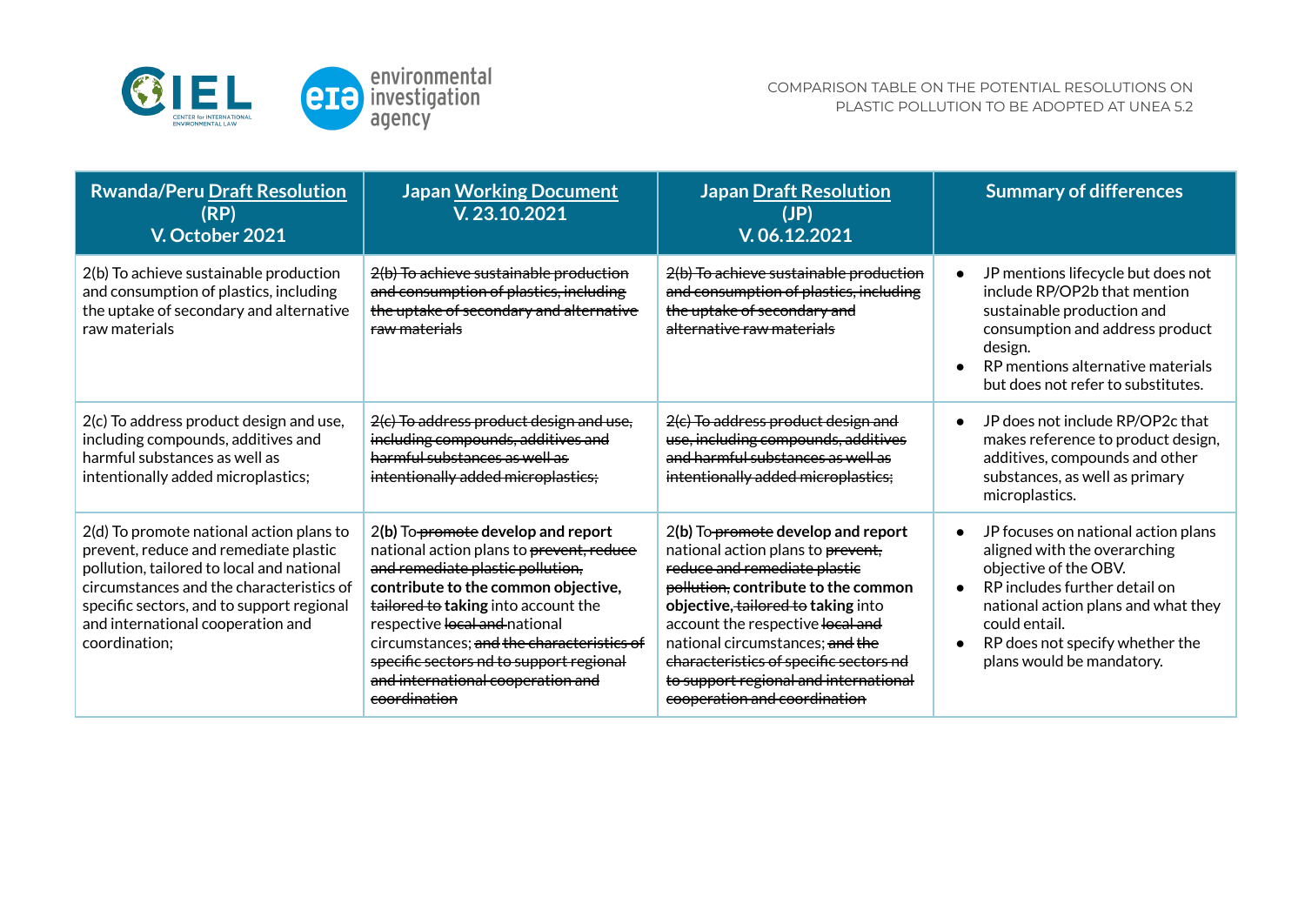

| <b>Rwanda/Peru Draft Resolution</b><br>(RP)<br>V. October 2021                                                                                                          | <b>Japan Working Document</b><br>V. 23.10.2021                                                                                                                                                                            | <b>Japan Draft Resolution</b><br>(JP)<br>V.06.12.2021                                                                                                                                                                     | <b>Summary of differences</b>                                                                                                                                                                                                                                                                                                                 |
|-------------------------------------------------------------------------------------------------------------------------------------------------------------------------|---------------------------------------------------------------------------------------------------------------------------------------------------------------------------------------------------------------------------|---------------------------------------------------------------------------------------------------------------------------------------------------------------------------------------------------------------------------|-----------------------------------------------------------------------------------------------------------------------------------------------------------------------------------------------------------------------------------------------------------------------------------------------------------------------------------------------|
| 2(e) To increase knowledge through<br>awareness-raising and information<br>exchange on best practices to prevent<br>plastic pollution and promote behavioral<br>change; | 2(d) To increase knowledge through<br>awareness-raising and scientific<br>information exchange; on best practices<br>to prevent plastic pollution and<br>promote behavioral change;                                       | 2(d) To increase knowledge through<br>awareness-raising and scientific<br>information exchange; on best practices<br>to prevent plastic pollution and promote<br>behavioral change;                                       | JP does not include reference to<br>prevention.<br>JP focusses on exchange of<br>$\bullet$<br>scientific information to the<br>scientific one, RP makes reference<br>to best practices, prevention and<br>behaviour change.                                                                                                                   |
| 2(f) To monitor and report on national<br>and international progress on<br>implementation of the agreement;                                                             | 2(c) To monitor and report periodically<br>review on national and international<br>global progress on reducing marine<br>plastic pollution towards the common<br>objective;                                               | 2(c) To monitor and report periodically<br>review on national and international<br>global progress on reducing marine<br>plastic pollution towards the common<br>objective;                                               | JP includes the periodicity<br>concept to the review on<br>reduction of marine plastic<br>pollution under the legally binding<br>instrument and voluntary<br>commitments.<br>RP mentions monitoring and<br>reporting on progress nationally<br>and internationally.<br>JP concentrates more on<br>international reviewing global<br>progress. |
| $2(g)$ To provide scientific and<br>socio-economic assessments and to<br>monitor and report on plastic pollution<br>in the environment;                                 | 2(c) To provide scientific and<br>socio economic assessments and<br>monitor and report-periodically review<br>global progress on reducing marine<br>plastic pollution in the environment<br>towards the common objective; | 2(c) To provide scientific and<br>socio-economic assessments and monitor<br>and report periodically review global<br>progress on reducing marine plastic<br>pollution in the environment towards the<br>common objective; | JP does not include the scientific<br>and socio-economic assessments.                                                                                                                                                                                                                                                                         |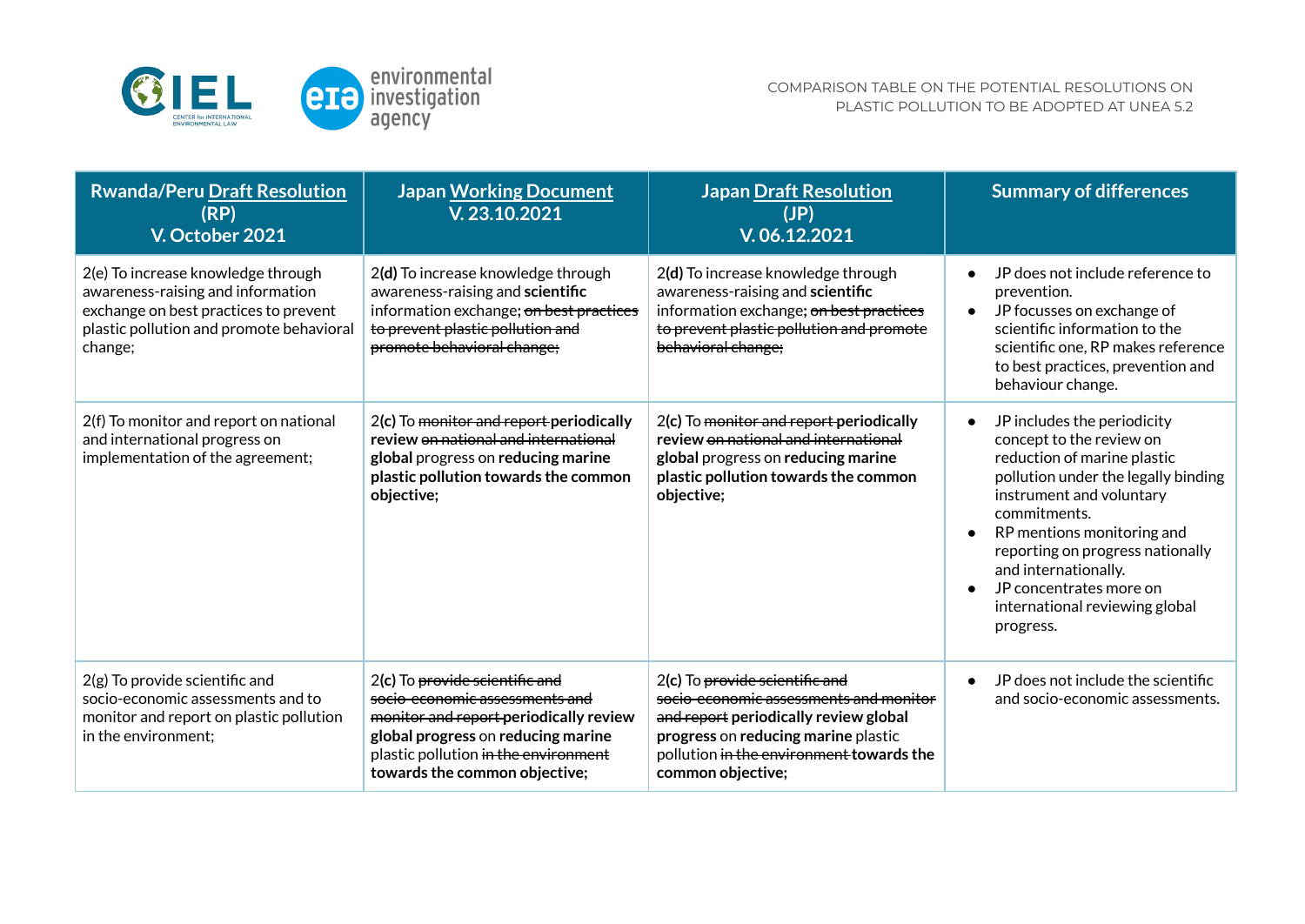

| <b>Rwanda/Peru Draft Resolution</b><br>(RP)<br>V. October 2021                                                                                        | <b>Japan Working Document</b><br>V.23.10.2021                                                                                                                                                                            | <b>Japan Draft Resolution</b><br>(JP)<br>V. 06.12.2021                                                                                                                                                                   | <b>Summary of differences</b>                                                                                                                                                                                                                                                                                                                                                                                                                        |
|-------------------------------------------------------------------------------------------------------------------------------------------------------|--------------------------------------------------------------------------------------------------------------------------------------------------------------------------------------------------------------------------|--------------------------------------------------------------------------------------------------------------------------------------------------------------------------------------------------------------------------|------------------------------------------------------------------------------------------------------------------------------------------------------------------------------------------------------------------------------------------------------------------------------------------------------------------------------------------------------------------------------------------------------------------------------------------------------|
| 2(h) To cooperate and coordinate with<br>relevant regional and international<br>conventions, instruments and<br>organizations;                        | 2(e) To promote cooperateion and<br>coordinateion with relevant regional<br>and international conventions,<br>instruments and organizations, while<br>recognizing their respective mandates<br>and avoiding duplication; | 2(e) To promote cooperateion and<br>coordinateion with relevant regional and<br>international conventions, instruments<br>and organizations, while recognizing<br>their respective mandates and avoiding<br>duplication; | JP merge RP/OP2h with RP/OP3c.                                                                                                                                                                                                                                                                                                                                                                                                                       |
| 2(i) To specify financial and technical<br>arrangements, as well as technology<br>transfer assistance, to support<br>implementation of the convention | 2(g) To specify financial and technical<br>arrangements including capacity as well<br>as technology transfer assistance,<br>building to support implementation;                                                          | 2(g) To specify financial and technical<br>arrangements for capacity as well as<br>technology transfer assistance, building<br>and technical and financial assistance, to<br>developing countries most in need;          | JP/OP2g does not include mention<br>of technology transfer or<br>countries with economies in<br>transitions as potential targets of<br>the financial and technical<br>arrangements.<br>For reference, the countries most<br>in need according to OECD-ODA<br>are:<br>Least Developed Countries<br>$\circ$<br>(LDCs), Landlocked<br><b>Developing Countries</b><br>(LLDCs), Small Island<br>Developing States (SIDS),<br>and Fragile Countries (FCs). |
| 2(j) To address implementation and<br>compliance issues;                                                                                              | 2(i) To address implementation and<br>compliance issues;                                                                                                                                                                 | 2(i) To address implementation and<br>compliance issues;                                                                                                                                                                 |                                                                                                                                                                                                                                                                                                                                                                                                                                                      |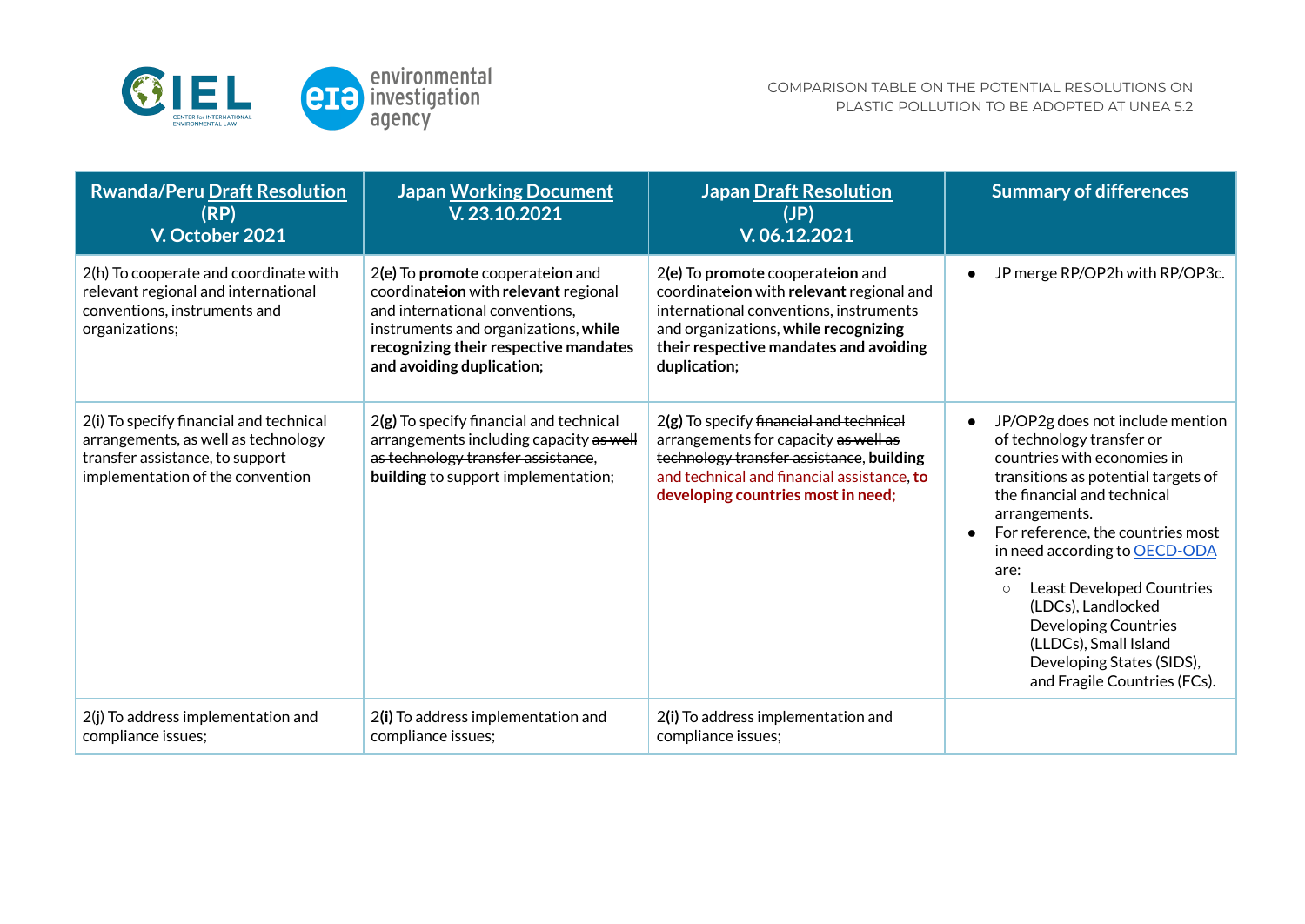

| <b>Rwanda/Peru Draft Resolution</b><br>(RP)<br>V. October 2021                                                                                                                                          | <b>Japan Working Document</b><br>V.23.10.2021                                                                                                                                                                                                                      | <b>Japan Draft Resolution</b><br>(JP)<br>V.06.12.2021                                                                                                                                                                                                              | <b>Summary of differences</b>                                                                                                                                                                                                                                                                                                                                                                                                                                            |
|---------------------------------------------------------------------------------------------------------------------------------------------------------------------------------------------------------|--------------------------------------------------------------------------------------------------------------------------------------------------------------------------------------------------------------------------------------------------------------------|--------------------------------------------------------------------------------------------------------------------------------------------------------------------------------------------------------------------------------------------------------------------|--------------------------------------------------------------------------------------------------------------------------------------------------------------------------------------------------------------------------------------------------------------------------------------------------------------------------------------------------------------------------------------------------------------------------------------------------------------------------|
| 2(k) To promote research and<br>development into innovative solutions                                                                                                                                   | 2(h) To promote research and<br>development into innovative solutions                                                                                                                                                                                              | 2(h) To promote research and development<br>into innovative solutions                                                                                                                                                                                              |                                                                                                                                                                                                                                                                                                                                                                                                                                                                          |
| OP3. Also agrees that the<br>intergovernmental negotiating<br>committee, in its deliberations on the<br>instrument that it develops, should:                                                            | OP3. Also agrees that the<br>intergovernmental negotiating<br>committee, in its deliberations on the<br>instrument that it develops, should:                                                                                                                       | OP3. Also agrees that the intergovernmental<br>negotiating committee, in its deliberations on<br>the instrument that it develops, should:                                                                                                                          | RP has additional OP which<br>provides direction to guide<br>the discussions of the legal<br>instrument, in particular<br>providing specificity about the<br>financial mechanism, a<br>mechanism for scientific and<br>socio-economic advice,<br>cooperation and coordination<br>and then also leaving open for<br>additional aspects which could<br>be included in discussions.<br>JP merge RP/OP2h with<br>RP/OP3c.<br>JP does not include this<br>specific direction. |
| 3(a) consider the need for a financial<br>mechanism to support the<br>implementation of the priorities and<br>objectives of the agreement, including<br>the option of a dedicated multilateral<br>fund: | 3(a) consider the need for a financial<br>mechanism to support the<br>implementation of the priorities and<br>objectives of the agreement, including<br>the option of a dedicated multilateral<br>fund:                                                            | 3(a) consider the need for a financial<br>mechanism to support the implementation of<br>the priorities and objectives of the<br>agreement, including the option of a<br>dedicated multilateral fund:                                                               |                                                                                                                                                                                                                                                                                                                                                                                                                                                                          |
| 3(b) consider the need for a mechanism<br>to provide scientific and socio-economic<br>advice and guidance, including the<br>option of a dedicated body;                                                 | 3(b) consider the need for a mechanism<br>to provide scientific and socio economic<br>advice and guidance, including the<br>option of a dedicated body;                                                                                                            | 3(b) consider the need for a mechanism to<br>provide scientific and socio economic advice<br>and guidance, including the option of a<br>dedicated body:                                                                                                            |                                                                                                                                                                                                                                                                                                                                                                                                                                                                          |
| 3(c) promote cooperation and<br>coordination with relevant regional and<br>international instruments and existing<br>technical and scientific bodies to ensure<br>synergies and avoid duplication;      | 2(e) To promote cooperation and<br>coordination with relevant regional and<br>international conventions, instruments<br>and existing technical and scientific<br>bodies organizations, while recognizing<br>their respective mandates and avoiding<br>duplication; | 2(e) To promote cooperation and<br>coordination with relevant regional and<br>international conventions, instruments and<br>existing technical and scientific bodies<br>organizations, while recognizing their<br>respective mandates and avoiding<br>duplication; |                                                                                                                                                                                                                                                                                                                                                                                                                                                                          |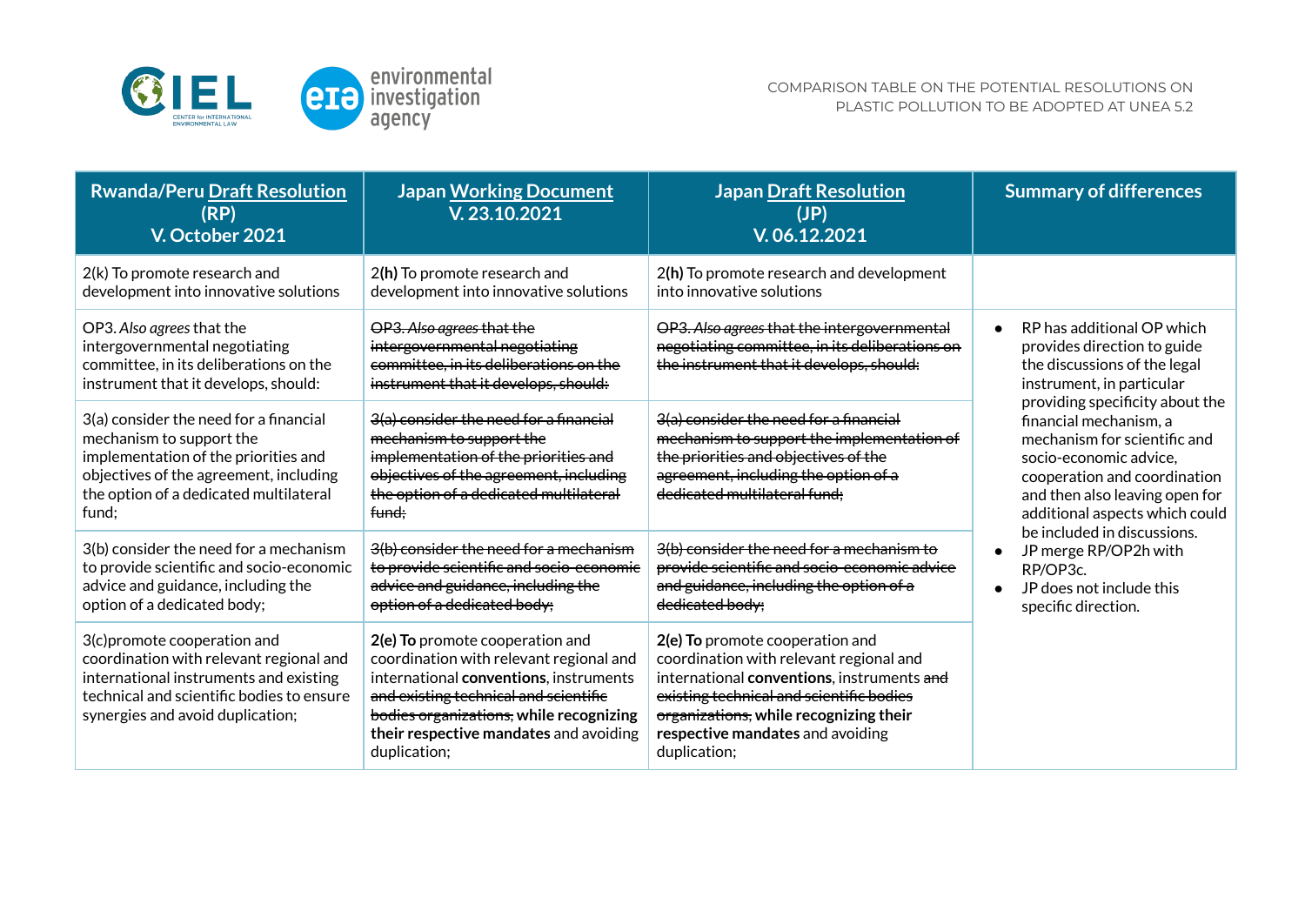

| <b>Rwanda/Peru Draft Resolution</b><br>(RP)<br>V. October 2021                                                                                                                                                                                                                                                                 | <b>Japan Working Document</b><br>V.23.10.2021                                                                                                                                                                                                                                                                                     | <b>Japan Draft Resolution</b><br>(JP)<br>V.06.12.2021                                                                                                                                                                                                                                                                          | <b>Summary of differences</b>                                                                                                                                                                                                                       |
|--------------------------------------------------------------------------------------------------------------------------------------------------------------------------------------------------------------------------------------------------------------------------------------------------------------------------------|-----------------------------------------------------------------------------------------------------------------------------------------------------------------------------------------------------------------------------------------------------------------------------------------------------------------------------------|--------------------------------------------------------------------------------------------------------------------------------------------------------------------------------------------------------------------------------------------------------------------------------------------------------------------------------|-----------------------------------------------------------------------------------------------------------------------------------------------------------------------------------------------------------------------------------------------------|
| 3(d) consider any other aspects that the<br>intergovernmental negotiating<br>committee may consider relevant;                                                                                                                                                                                                                  | 3 (d) consider any other aspects that the<br>intergovernmental negotiating<br>committee may consider relevant;                                                                                                                                                                                                                    | 3 (d) consider any other aspects that the<br>intergovernmental negotiating committee<br>may consider relevant;                                                                                                                                                                                                                 | RP/OP3d contains language<br>$\bullet$<br>relating to the mandate by<br>inviting the INC to "consider<br>any other aspects that the<br>intergovernmental<br>negotiating committee may<br>consider relevant." JP does not<br>include this paragraph. |
| OP4. Recognizes that the mandate of<br>the intergovernmental negotiating<br>committee may be supplemented by<br>further decisions of the Environment<br>Assembly                                                                                                                                                               | OP3. Recognizes that the mandate of<br>the intergovernmental negotiating<br>committee may be supplemented and<br>updated by further decisions of the<br><b>Environment Assembly;</b>                                                                                                                                              | OP3. Recognizes that the mandate of the<br>intergovernmental negotiating committee<br>may be supplemented and updated by<br>further decisions of the Environment<br>Assembly;                                                                                                                                                  | JP includes the possibility for<br>$\bullet$<br>UNEA to update the mandate.<br>RP has different phrasing for<br>this paragraph, choosing<br>'supplemented' rather than<br>'and updated.'                                                            |
| OP5. Decides that participation in the<br>intergovernmental negotiating<br>committee should be open to all<br>Member States of the United Nations<br>and its specialized agencies, to regional<br>economic integration organizations, as<br>well as relevant stakeholders, consistent<br>with applicable United Nations rules; | OP4. Decides that participation in the<br>intergovernmental negotiating<br>committee should be open to all<br>Member States of the United Nations<br>and its specialized agencies, to regional<br>economic integration organizations, as<br>well as relevant stakeholders,<br>consistent with applicable United<br>Nations rules; | OP4. Decides that participation in the<br>intergovernmental negotiating committee<br>should be open to all Member States of the<br>United Nations and its specialized agencies,<br>to regional economic integration<br>organizations, as well as relevant<br>stakeholders, consistent with applicable<br>United Nations rules: |                                                                                                                                                                                                                                                     |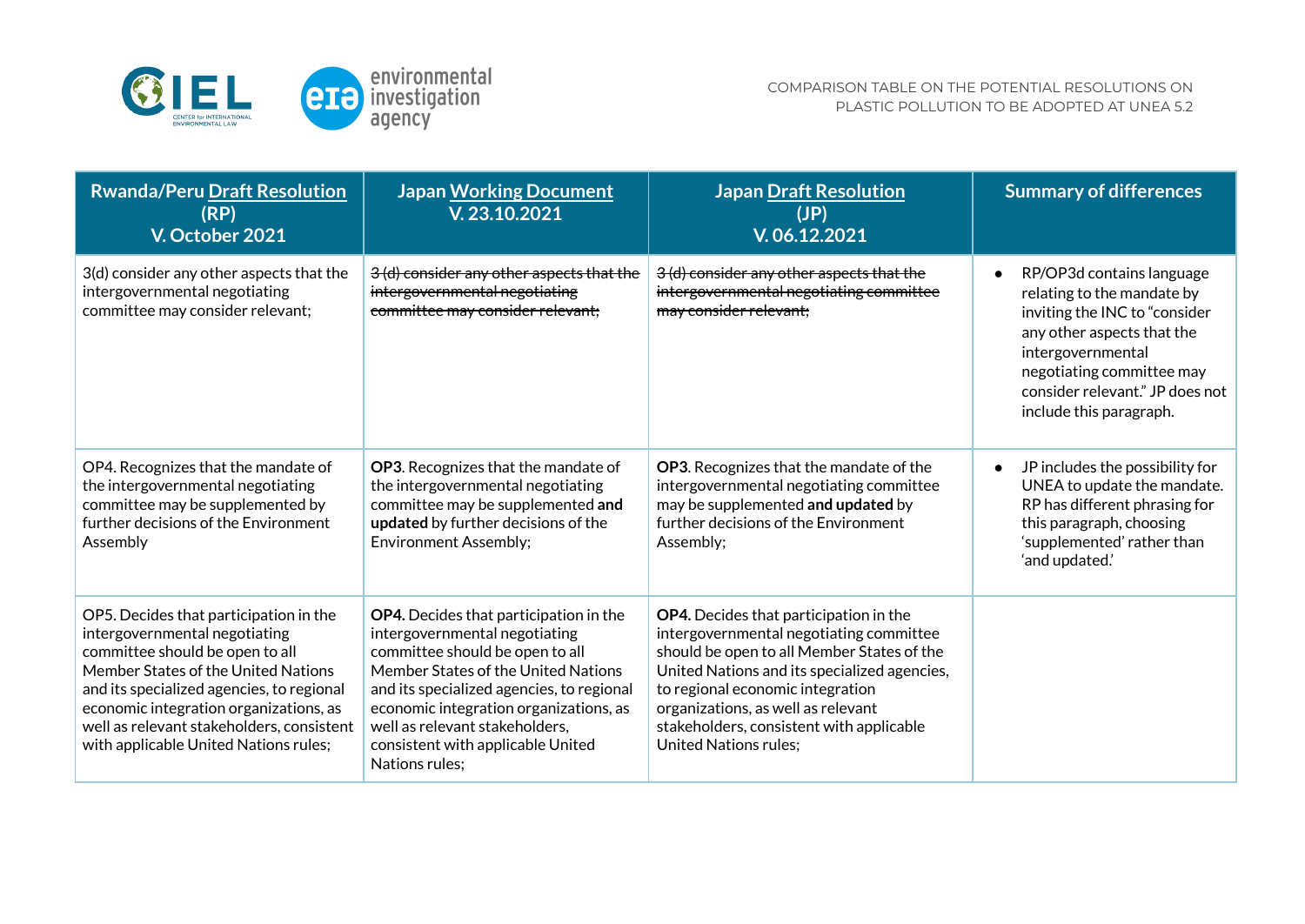

| <b>Rwanda/Peru Draft Resolution</b><br>(RP)<br>V. October 2021                                                                                                                                                                                                                                                                                        | <b>Japan Working Document</b><br>V.23.10.2021                                                                                                                                                                                                                                                                                                             | <b>Japan Draft Resolution</b><br>(JP)<br>V. 06.12.2021                                                                                                                                                                                                                                                                                              | <b>Summary of differences</b> |
|-------------------------------------------------------------------------------------------------------------------------------------------------------------------------------------------------------------------------------------------------------------------------------------------------------------------------------------------------------|-----------------------------------------------------------------------------------------------------------------------------------------------------------------------------------------------------------------------------------------------------------------------------------------------------------------------------------------------------------|-----------------------------------------------------------------------------------------------------------------------------------------------------------------------------------------------------------------------------------------------------------------------------------------------------------------------------------------------------|-------------------------------|
| OP6. Requests the Executive Director,<br>as a priority action, to provide the<br>necessary support to the<br>intergovernmental negotiating<br>committee as well as to developing<br>countries and countries with economies<br>in transition to allow for effective<br>participation in the work of the<br>intergovernmental negotiating<br>committee; | <b>OP5.</b> Requests the Executive Director,<br>as a priority action, to provide the<br>necessary support to the<br>intergovernmental negotiating<br>committee as well as developing<br>countries and countries with economies<br>in transition to allow for effective<br>participation in the work of the<br>intergovernmental negotiating<br>committee; | <b>OP5.</b> Requests the Executive Director, as a<br>priority action, to provide the necessary<br>support to the intergovernmental negotiating<br>committee as well as developing countries<br>and countries with economies in transition to<br>allow for effective participation in the work<br>of the intergovernmental negotiating<br>committee: |                               |
| OP7. Requests the Executive Director<br>to convene as soon as possible the first<br>meeting of the intergovernmental<br>negotiating committee, in particular to<br>discuss the timetable and organization<br>of its work:                                                                                                                             | <b>OP6.</b> Requests the Executive Director<br>to convene as soon as possible the first<br>meeting of the intergovernmental<br>negotiating committee, in particular to<br>discuss timetable and organization of its<br>work;                                                                                                                              | <b>OP6.</b> Requests the Executive Director to<br>convene as soon as possible the first meeting<br>of the intergovernmental negotiating<br>committee, in particular to discuss timetable<br>and organization of its work;                                                                                                                           |                               |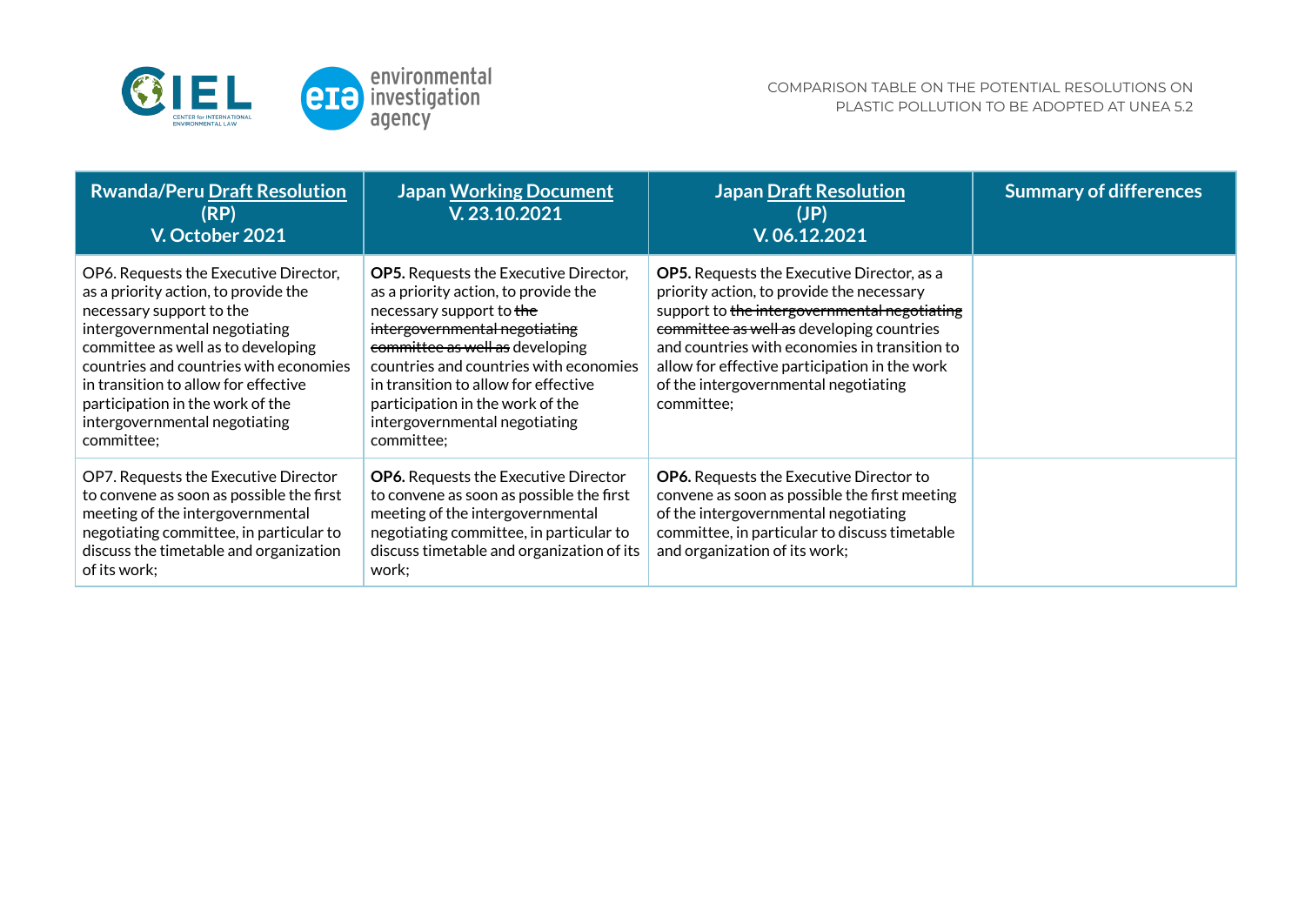

| <b>Rwanda/Peru Draft Resolution</b><br>(RP)<br>V. October 2021                                                                                                                                       | <b>Japan Working Document</b><br>V.23.10.2021                                                                                                                                                                                                                                                                                                                                  | <b>Japan Draft Resolution</b><br>(JP)<br>V. 06.12.2021                                                                                                                                                                                                                                                                                                                                       | <b>Summary of differences</b>                                                                                                                                                                                                 |
|------------------------------------------------------------------------------------------------------------------------------------------------------------------------------------------------------|--------------------------------------------------------------------------------------------------------------------------------------------------------------------------------------------------------------------------------------------------------------------------------------------------------------------------------------------------------------------------------|----------------------------------------------------------------------------------------------------------------------------------------------------------------------------------------------------------------------------------------------------------------------------------------------------------------------------------------------------------------------------------------------|-------------------------------------------------------------------------------------------------------------------------------------------------------------------------------------------------------------------------------|
| OP8. Urges all relevant actors to<br>continue and enhance national and<br>regional actions to reduce plastic<br>pollution during the preparation of the<br>international legally binding instrument; | OP7. Urges all relevant actors Calls<br>upon all Member States to continue<br>and enhance national and regional<br>actions the following activities during<br>the preparation of the international<br>legal instrument, with a view to<br>reduceing additional marine plastic<br>pollution to zero by 2050, taking into<br>account their respective national<br>circumstances; | OP8. Urges all relevant actors Calls upon all<br><b>Member States to continue and enhance</b><br>national and regional actions the following<br>activities during the preparation of the<br>international legally binding instrument, with<br>a view to reduceing additional marine plastic<br>pollution to zero by 2050, taking into<br>account their respective national<br>circumstances: | JP includes the primary goal of<br>$\bullet$<br>the JP/PP7: the "reduction of<br>additional marine plastic<br>pollution to zero by 2050,"<br>which is aligned with the<br>terminology agreed within the<br>Osaka Blue Vision. |
|                                                                                                                                                                                                      | 7(a) Developing, implementing, and<br>updating their national action plans;                                                                                                                                                                                                                                                                                                    | $8(a)$ Developing, implementing, and updating<br>their national action plans;                                                                                                                                                                                                                                                                                                                |                                                                                                                                                                                                                               |
|                                                                                                                                                                                                      | 7(b) Sharing and updating information<br>on relevant policies, plans and<br>measures including measurable<br>indicators where applicable through<br>the multi-stakeholder platform and<br>other relevant frameworks;                                                                                                                                                           | 8(b) Sharing and updating information on<br>relevant policies, plans and measures<br>including measurable indicators where<br>applicable through the multi-stakeholder<br>platform and other relevant frameworks;                                                                                                                                                                            |                                                                                                                                                                                                                               |
|                                                                                                                                                                                                      | 7(c) Reducing the discharge of plastic<br>litter and microplastics into the marine<br>environment, through prioritizing a<br>whole-life-cycle approach and<br>fostering innovation, in close<br>collaboration with the private sector;                                                                                                                                         | 8(c) Reducing the discharge of plastic litter<br>and microplastics into the marine<br>environment, through prioritizing a<br>whole-life-cycle approach and fostering<br>innovation, in close collaboration with the<br>private sector;                                                                                                                                                       | JP calls for immediate activity<br>from States to coordinate<br>actions for reduction of the<br>discharge, in close<br>collaboration with the private<br>sector.                                                              |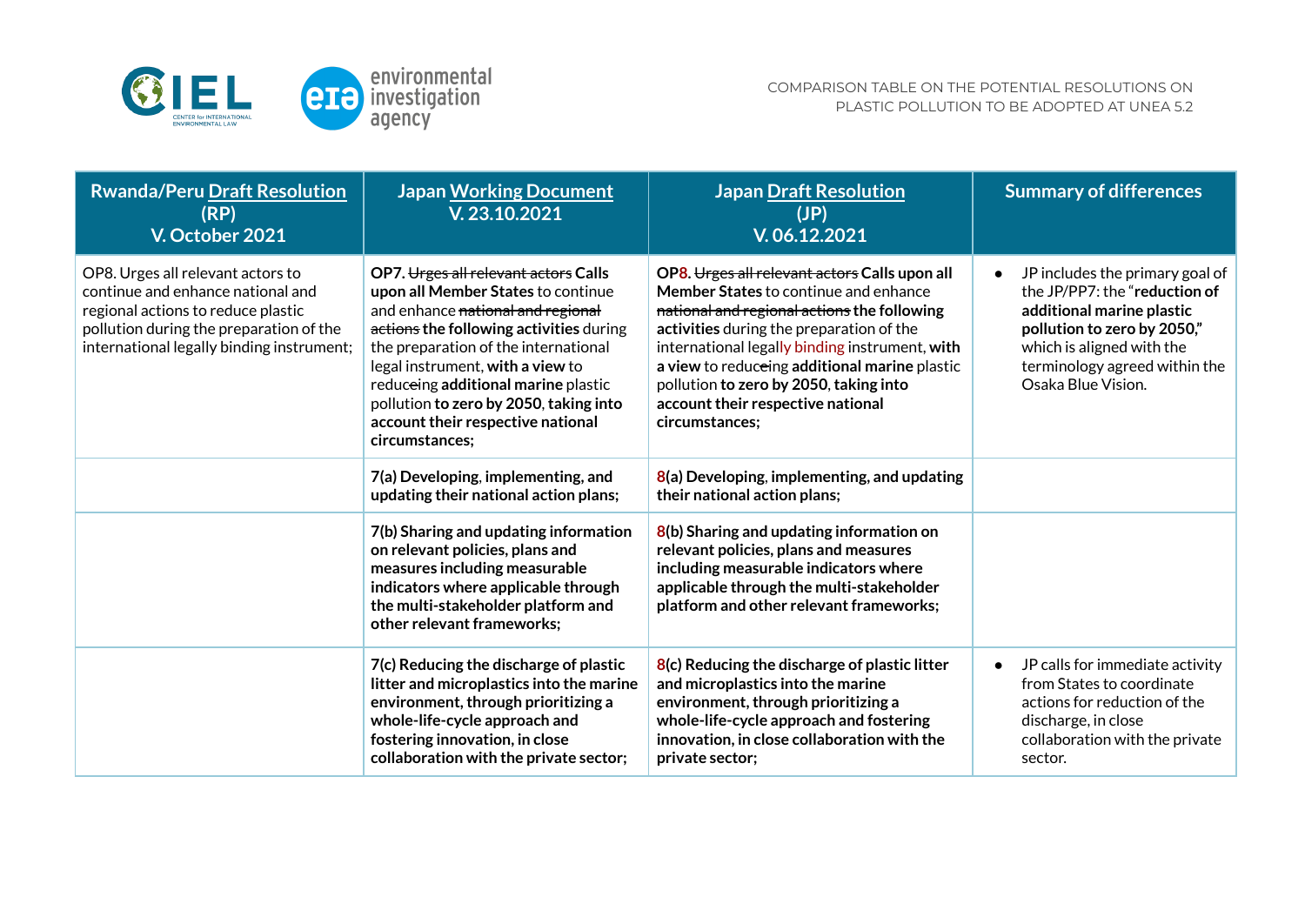

| <b>Rwanda/Peru Draft Resolution</b><br>(RP)<br>V. October 2021                                                                                                                                                                                                                                                        | <b>Japan Working Document</b><br>V.23.10.2021                                                                                                                                                                                                                                                                         | <b>Japan Draft Resolution</b><br>(JP)<br>V.06.12.2021                                                                                                                                                                                                                                                              | <b>Summary of differences</b>                                                                                                                                                                                                                                                                    |
|-----------------------------------------------------------------------------------------------------------------------------------------------------------------------------------------------------------------------------------------------------------------------------------------------------------------------|-----------------------------------------------------------------------------------------------------------------------------------------------------------------------------------------------------------------------------------------------------------------------------------------------------------------------|--------------------------------------------------------------------------------------------------------------------------------------------------------------------------------------------------------------------------------------------------------------------------------------------------------------------|--------------------------------------------------------------------------------------------------------------------------------------------------------------------------------------------------------------------------------------------------------------------------------------------------|
| OP9. Invites governments and other<br>stakeholders in a position to do so to<br>provide extra budgetary resources to<br>help to support the implementation of<br>the present resolution;                                                                                                                              | OP9. Invites governments and other<br>stakeholders in a position to do so to<br>provide extra budgetary resources to<br>help to support the implementation of<br>the present resolution;                                                                                                                              | OP9. Invites governments and other<br>stakeholders in a position to do so to provide<br>extra budgetary resources to help to support<br>the implementation of the present resolution;                                                                                                                              | JP does not include the<br>RP/OP9 which calls for<br>extrabudgetary contributions<br>to support the<br>implementation of the<br>potential resolution.<br>According to a <b>UNEP</b><br>Technical Note on the PR,<br>there is a need for extra<br>budgetary resources<br>estimated at USD 13,4 M. |
| OP10. Requests the Executive Director<br>to facilitate the participation of and<br>close cooperation and coordination with<br>relevant regional and international<br>instruments and initiatives and all<br>relevant stakeholders in the context of<br>the mandate of the intergovernmental<br>negotiating committee. | OP10. Requests the Executive Director<br>to facilitate the participation of and<br>close cooperation and coordination<br>with relevant regional and international<br>instruments and initiatives and all<br>relevant stakeholders in the context of<br>the mandate of the intergovernmental<br>negotiating committee. | OP10. Requests the Executive Director to<br>facilitate the participation of and close<br>cooperation and coordination with relevant<br>regional and international instruments and<br>initiatives and all relevant stakeholders in the<br>context of the mandate of the<br>intergovernmental negotiating committee. | JP does not include RP/OP10<br>which requests the UNEP<br><b>Executive Director to</b><br>facilitate broader<br>participation of relevant<br>stakeholders.                                                                                                                                       |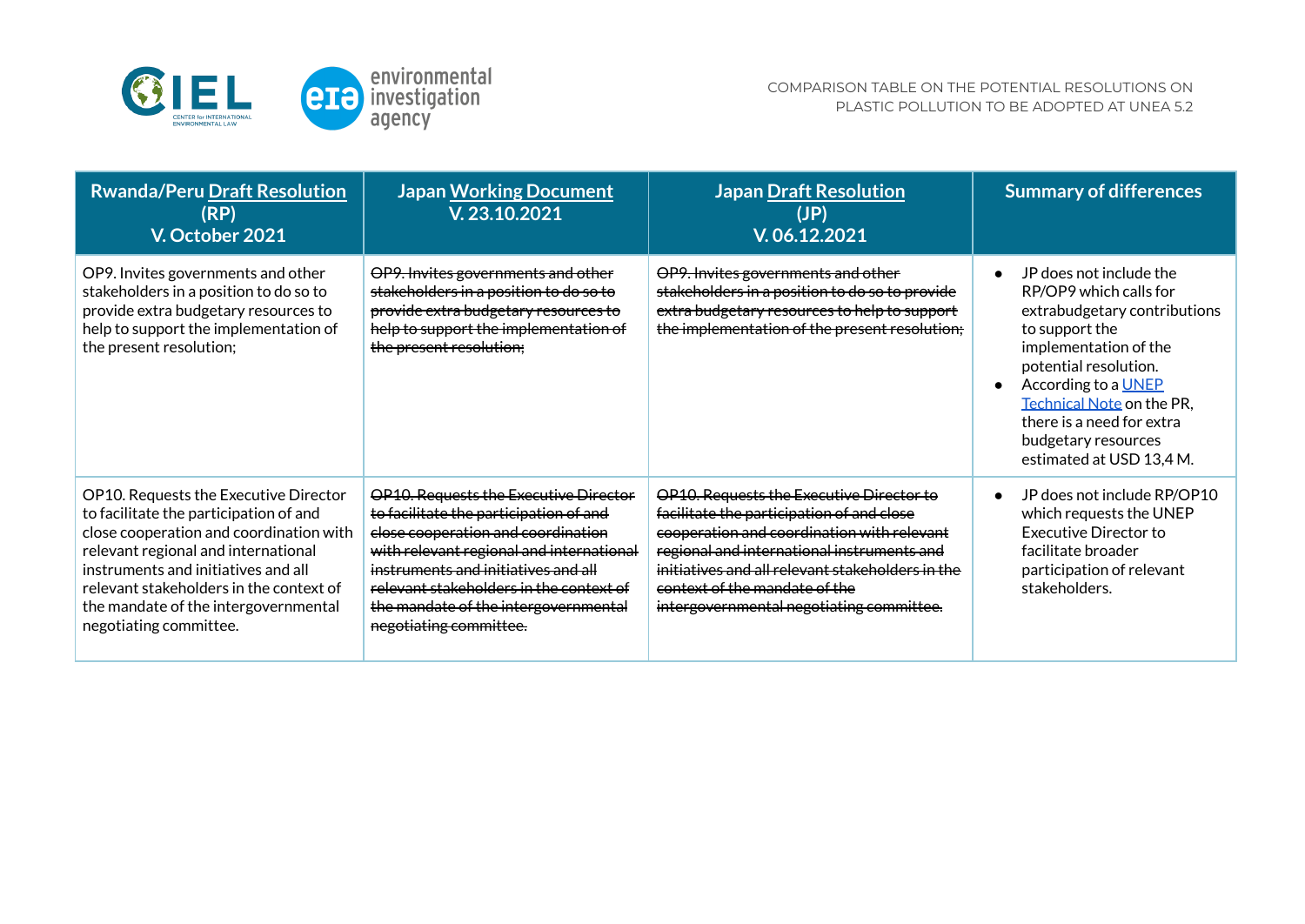

| <b>Rwanda/Peru Draft Resolution</b><br>(RP)<br>V. October 2021 | <b>Japan Working Document</b><br>V.23.10.2021                                                                                                                                                                                                                                                                                                                                | <b>Japan Draft Resolution</b><br>(JP)<br>V.06.12.2021                                                                                                                                                                                                                                                                                                                                                                         | <b>Summary of differences</b>                                                                                                                     |
|----------------------------------------------------------------|------------------------------------------------------------------------------------------------------------------------------------------------------------------------------------------------------------------------------------------------------------------------------------------------------------------------------------------------------------------------------|-------------------------------------------------------------------------------------------------------------------------------------------------------------------------------------------------------------------------------------------------------------------------------------------------------------------------------------------------------------------------------------------------------------------------------|---------------------------------------------------------------------------------------------------------------------------------------------------|
|                                                                | OP8. Requests the Executive Director of<br>the United Nations Environment<br>Programme to continue to support and<br>advance the work of the Global<br>Partnership on Marine Litter and its<br>multi-stakeholder platform, while<br>strengthening scientific and technological<br>knowledge with regard to marine plastic<br>pollution, through the following<br>activities: | OP7. Requests the Executive Director to<br>continue to support and advance the<br>ongoing work of the Global Partnership on<br>Marine Litter and its multi-stakeholder<br>platform, while strengthening scientific and<br>technological knowledge with regard to<br>marine plastic pollution, inter alia, on<br>methodologies for monitoring, and sharing<br>available scientific and other relevant data<br>and information; | JP includes a request to the<br><b>UNEP Executive Director</b><br>to support the work of<br><b>GPML</b> and its<br>multi-stakeholder<br>platform. |
|                                                                | 8 (a) Serving as a forum for developing<br>guidance materials and facilitating<br>various stakeholders to share and update<br>their information for peer learning;                                                                                                                                                                                                           | 8 (a) Serving as a forum for developing<br>guidance materials and facilitating various<br>stakeholders to share and update their<br>information for peer learning;                                                                                                                                                                                                                                                            |                                                                                                                                                   |
|                                                                | 8 (b) Matching of financial/technological<br>seeds and needs to support countries in<br>need;                                                                                                                                                                                                                                                                                | 8 (b) Matching of financial/technological<br>seeds and needs to support countries in<br>need:                                                                                                                                                                                                                                                                                                                                 |                                                                                                                                                   |
|                                                                | 8 (c) Compiling and sharing available<br>scientific and other relevant data and<br>information on the state of marine plastic<br>pollution including methodologies and<br>possible indicators for monitoring,<br>reporting and assessment;                                                                                                                                   | 8(c) Compiling and sharing available<br>scientific and other relevant data and<br>information on the state of marine plastic<br>pollution including methodologies and<br>possible indicators for monitoring, reporting<br>and assessment:                                                                                                                                                                                     |                                                                                                                                                   |